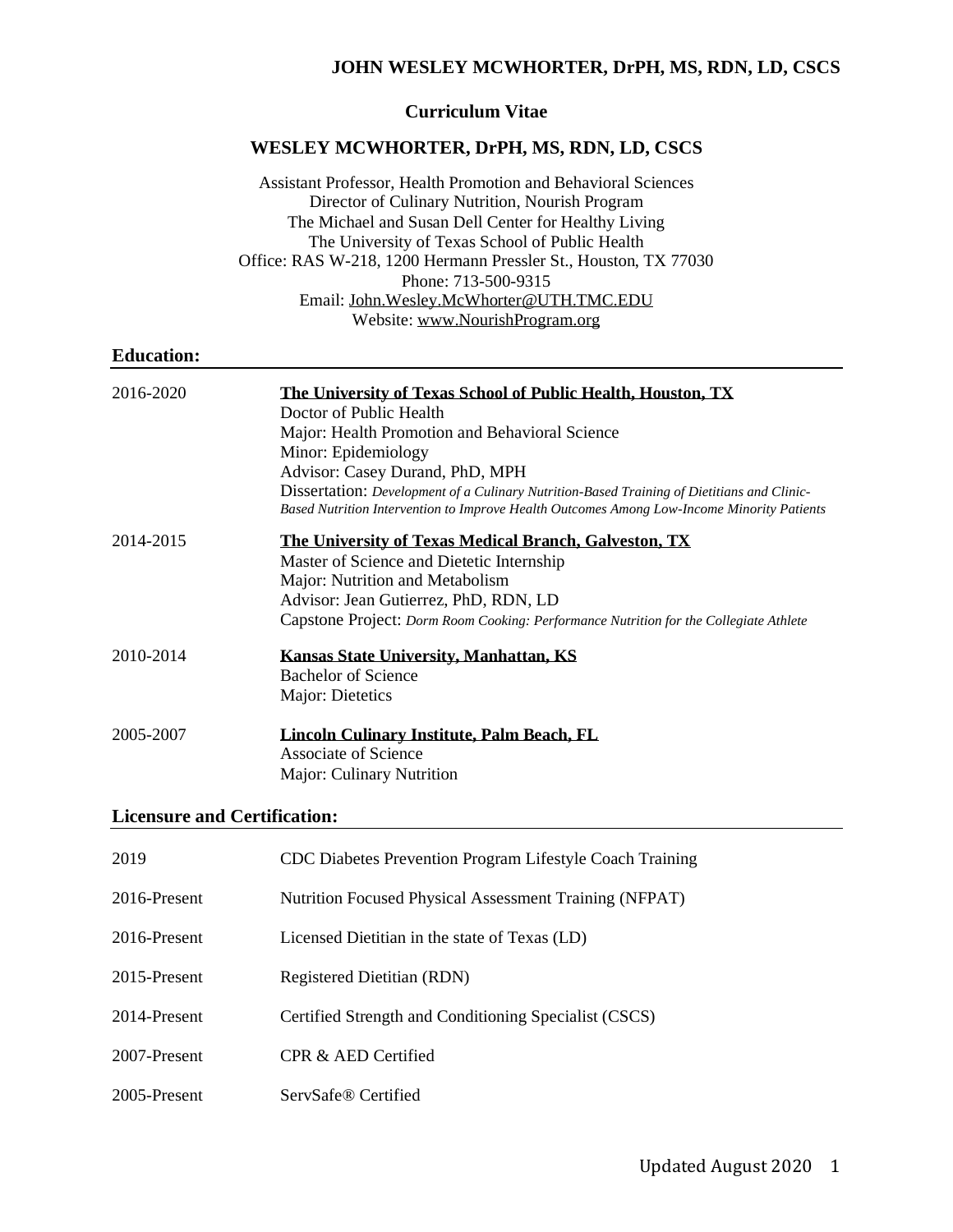# **Relevant Professional Experience:**

| 2020-Present | Assistant Professor (tenure-track)<br>Health Promotion and Behavioral Sciences, The University of Texas School of<br>Public Health, Houston, TX                      |
|--------------|----------------------------------------------------------------------------------------------------------------------------------------------------------------------|
| 2020-Present | <b>Clinical Instructor</b><br>Internal Medicine, McGovern Medical School, Houston, TX                                                                                |
| 2019-Present | Director of Culinary Nutrition<br>Nourish Program, Michael and Susan Dell Center for Healthy Living, The<br>University of Texas School of Public Health, Houston, TX |
| 2017-2019    | <b>Nutritionist Supervisor</b><br>Nourish Program, Michael and Susan Dell Center for Healthy Living, The<br>University of Texas School of Public Health, Houston, TX |
| 2017-Present | Lecturer<br>Dietetic Internship, Michael and Susan Dell Center for Healthy Living, The<br>University of Texas School of Public Health, Houston, TX                   |
| 2016-2017    | <b>Teaching Associate</b><br>Michael and Susan Dell Center for Healthy Living, The University of Texas<br>School of Public Health, Houston, TX                       |
| 2016-2020    | <b>Managing Partner</b><br>CNF Professionals, Houston, TX                                                                                                            |
| 2016-2017    | <b>Executive Chef and Dietitian</b><br>Sierra Fuels LLC, Houston, TX                                                                                                 |
| 2015         | <b>Clinical Nutrition Intern</b><br>Memorial Hermann Hospital, Department of Clinical Nutrition Services,<br>Houston, TX                                             |
| 2015         | <b>Consulting Chef</b><br>Houston Independent School District, Department of Nutrition Services,<br>Houston, TX                                                      |
| 2015         | <b>Graduate Research Assistant</b><br>The University of Texas Medical Branch, Department of Nutrition and<br>Metabolism, Galveston, TX                               |
| 2014-2015    | Consulting Chef and Contributing Author<br>High Performance Nutrition, LLC, Seattle, WA                                                                              |
| 2014-2016    | <b>Nutrition and Wellness Director</b><br>Sierra Fuels LP, Houston, TX                                                                                               |
| 2008-2014    | <b>Executive Private Chef</b><br>Houston, TX                                                                                                                         |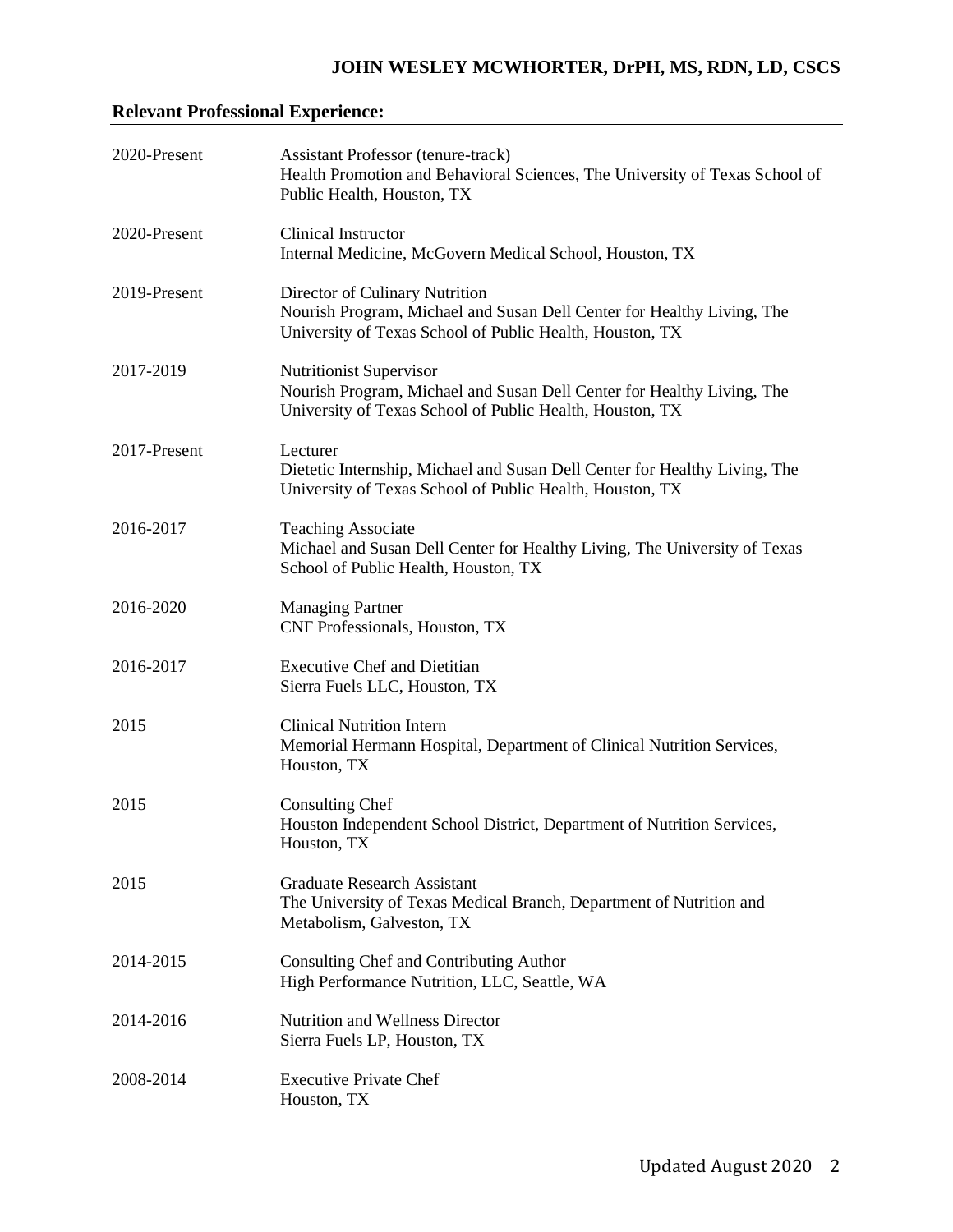| 2007-2008 | Sous Chef                          |
|-----------|------------------------------------|
|           | Steelwood Country Club, Loxley, AL |

# **Teaching Experience:**

#### **A. Formal Courses:**

| 2020-Present | <b>Public Health Nutrition and Dentistry</b><br>Co-Instructor<br>UTHealth School of Dentistry and The University of Texas School of Public<br>Health, Houston, TX                   |
|--------------|-------------------------------------------------------------------------------------------------------------------------------------------------------------------------------------|
| 2019         | PH 1232 Public Health Nutrition Practice<br><b>Guest Lecturer</b><br>The University of Texas School of Public Health, Houston, TX                                                   |
| 2018-Present | Culinary Dentistry, UTHealth School of Dentistry Elective<br>Primary Instructor<br>The University of Texas School of Public Health and UTHealth School of<br>Dentistry, Houston, TX |
| 2017-Present | Culinary Medicine, McGovern Medical Student Elective<br>Primary Instructor<br>The University of Texas School of Public Health and McGovern Medical,<br>Houston, TX                  |
| 2017-Present | PH 5098 Culinary Medicine<br>Primary Instructor<br>The University of Texas School of Public Health, Houston, TX                                                                     |
| 2017-Present | PH 1229 Medical Nutrition Therapy Simulation Lab<br>Co-Instructor<br>The University of Texas School of Public Health, Houston, TX                                                   |
| 2017-Present | PHM 1232 Advances in Specialty Nutrition Practice<br>Co-Instructor<br>The University of Texas School of Public Health, Houston, TX                                                  |
| 2017         | PH 9997-800 Dietetic Internship Supervised Practice<br><b>Teaching Associate</b><br>The University of Texas School of Public Health, Houston, TX                                    |
| 2017         | PHM 2171 Public Health Nutrition Practice<br><b>Teaching Associate</b><br>The University of Texas School of Public Health, Houston, TX                                              |
| 2016-Present | PH 5098 Special Topics: Garden for Health<br>Co-Instructor<br>The University of Texas School of Public Health, Houston, TX                                                          |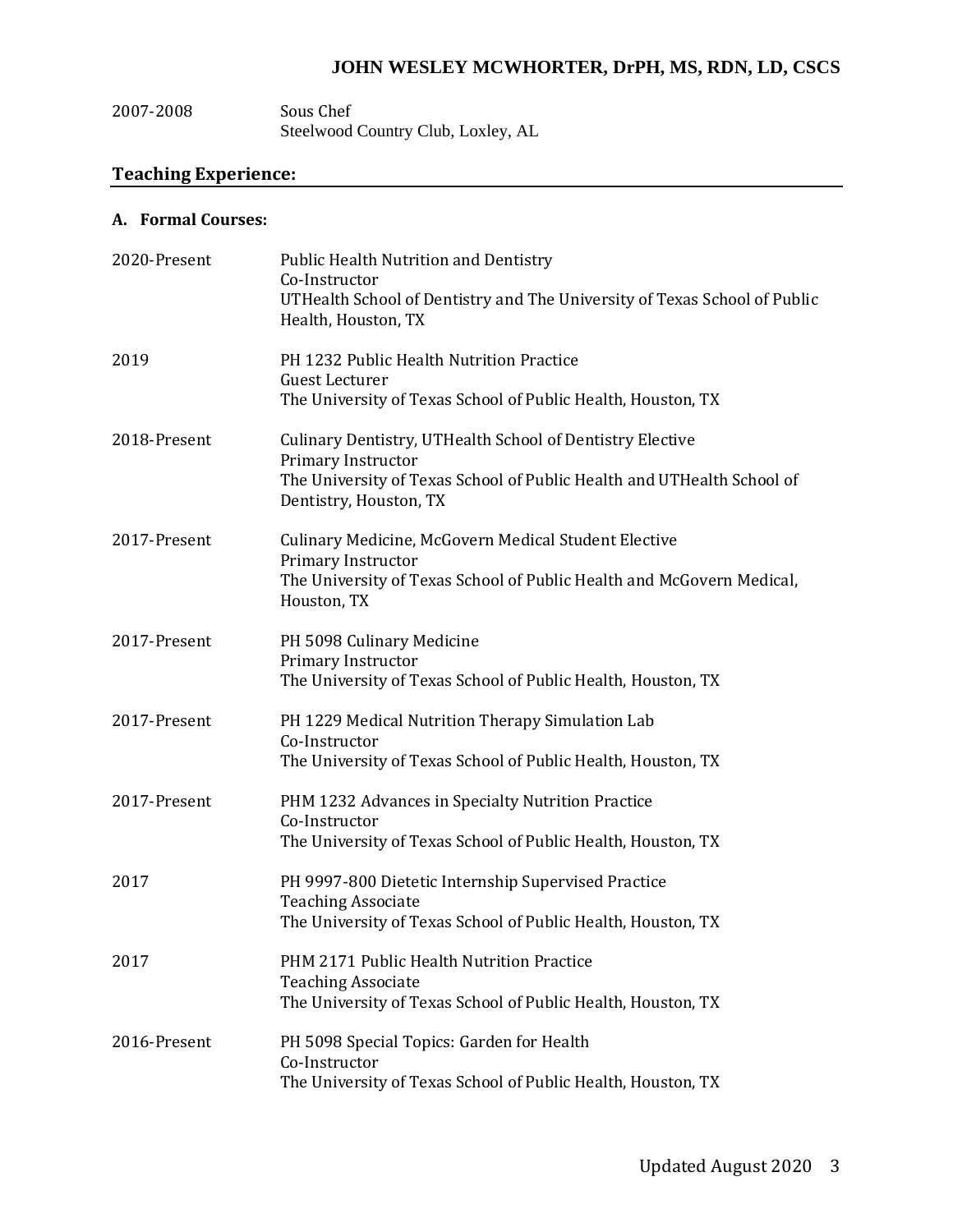| 2016 | <b>PH 2755 Nutrition Research Methods</b>                    |
|------|--------------------------------------------------------------|
|      | <b>Teaching Associate</b>                                    |
|      | The University of Texas School of Public Health, Houston, TX |

### **B. Non-Formal Courses:**

| 2018         | Developer and Primary Instructor, Culinary Medicine: Continuing Education<br>Series for Health Professionals, The Nourish Program, The University of<br>Texas School of Public Health, Houston, TX     |
|--------------|--------------------------------------------------------------------------------------------------------------------------------------------------------------------------------------------------------|
| 2017-2018    | Developer and Primary Instructor, Culinary Nutrition: A Mediterranean Diet<br>Series, The Nourish Program, The University of Texas School of Public<br>Health, Houston, TX                             |
| 2017-Present | Instructor, The Mediterranean Diet: Continuing Education for Dietitians, The<br>Nourish Program, The University of Texas School of Public Health, Houston,<br>TX                                       |
| 2017-Present | Developer and Primary Instructor, What's Cooking in the Nourish Kitchen?<br>Community Nutrition Education Series, The Nourish Program, The University<br>of Texas School of Public Health, Houston, TX |
| 2017         | Lecturer, Summer Health Professions Education Program (SHPEP). The<br>University of Texas School of Public Health, Houston, TX                                                                         |
| 2017-Present | Developer and Co-Primary Instructor, <i>Young Farmers' Camp</i> , The Nourish<br>Program, The University of Texas School of Public Health Dietetic Internship,<br>Houston, TX                          |
| 2016-Present | Primary Instructor, Lunch and Learn: Nutrition Education Series, The<br>Nourish Program, The University of Texas School of Public Health Dietetic<br>Internship, Houston, TX                           |

### **Professional Service:**

#### **Peer Reviewer:**

2020 Global Advances in Health and Medicine

#### **External Service:**

| 2020-Present | Member, Advisory Council, The Teaching Kitchen Collaborative (TKC)                                     |
|--------------|--------------------------------------------------------------------------------------------------------|
| 2020-Present | Member of the Texas Academy Alliance Task Force, Texas Academy of<br><b>Nutrition and Dietetics</b>    |
| 2020-2023    | National Media Spokesperson, The Academy of Nutrition and Dietetics<br>(AND)                           |
| 2019-Present | Co-Chair, Registered Dietitian Nutritionist Practice Group<br>The Teaching Kitchen Collaborative (TKC) |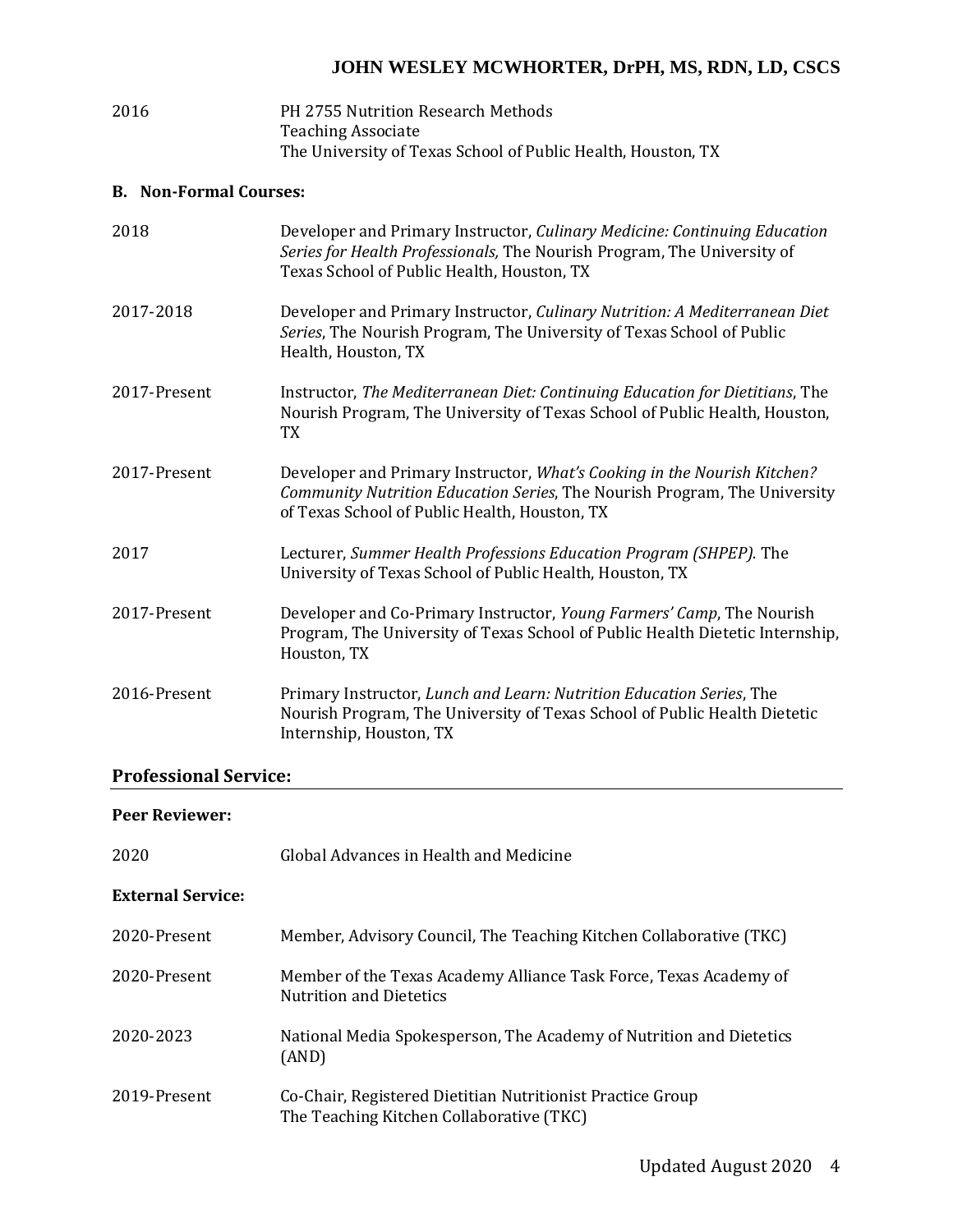| 2019-Present             | Member, Presentation Review Committee<br>2019 Health Meets Food Conference, New Orleans, LA                        |
|--------------------------|--------------------------------------------------------------------------------------------------------------------|
| 2019-Present             | Media Representative<br>Texas Academy of Nutrition and Dietetics, Houston, TX                                      |
| 2018-Present             | Co-Chair, Chefs Advisory Committee<br>The Teaching Kitchen Collaborative (TKC)                                     |
| 2018-Present             | Member, Research Committee<br>The Teaching Kitchen Collaborative (TKC)                                             |
| 2018-Present             | Dietetic Preceptor<br>The University of Texas Medical Branch, Galveston, TX                                        |
| 2018-Present             | Dietetic Preceptor<br>The University of Southern California, Los Angeles, CA                                       |
| 2017-2020                | Member, Research Committee, Goldring Center for Culinary Medicine,<br>Tulane Medical School, New Orleans, LA       |
| 2017-2020                | Member, Curriculum Committee, Goldring Center for Culinary Medicine,<br>Tulane Medical School, New Orleans, LA     |
| 2017-Present             | Dietetic Preceptor<br>Texas Women's University Dietetic Internship, Houston, TX                                    |
| <b>Internal Service:</b> |                                                                                                                    |
| 2019                     | Member, Messaging Campaign Project<br>Michael and Susan Dell Center for Healthy Living, Austin, TX                 |
| 2017-Present             | Member, Wellness Committee, The University of Texas School of Public<br>Health, Houston, TX                        |
| 2017-2018                | Member, Advisory Board, Obesity Health Consortium, The University of<br>Texas School of Public Health, Houston, TX |
| 2016-Present             | Dietetic Preceptor<br>UTHealth School of Public Health, Houston, TX                                                |

# **Research Interest:**

- Food As Medicine, Culinary Medicine, Culinary Nutrition, and Interdisciplinary Nutrition Education
- Food Literacy and Seed-to-Plate-to-Prevention Nutrition Education
- Behavioral Focused Nutrition Interventions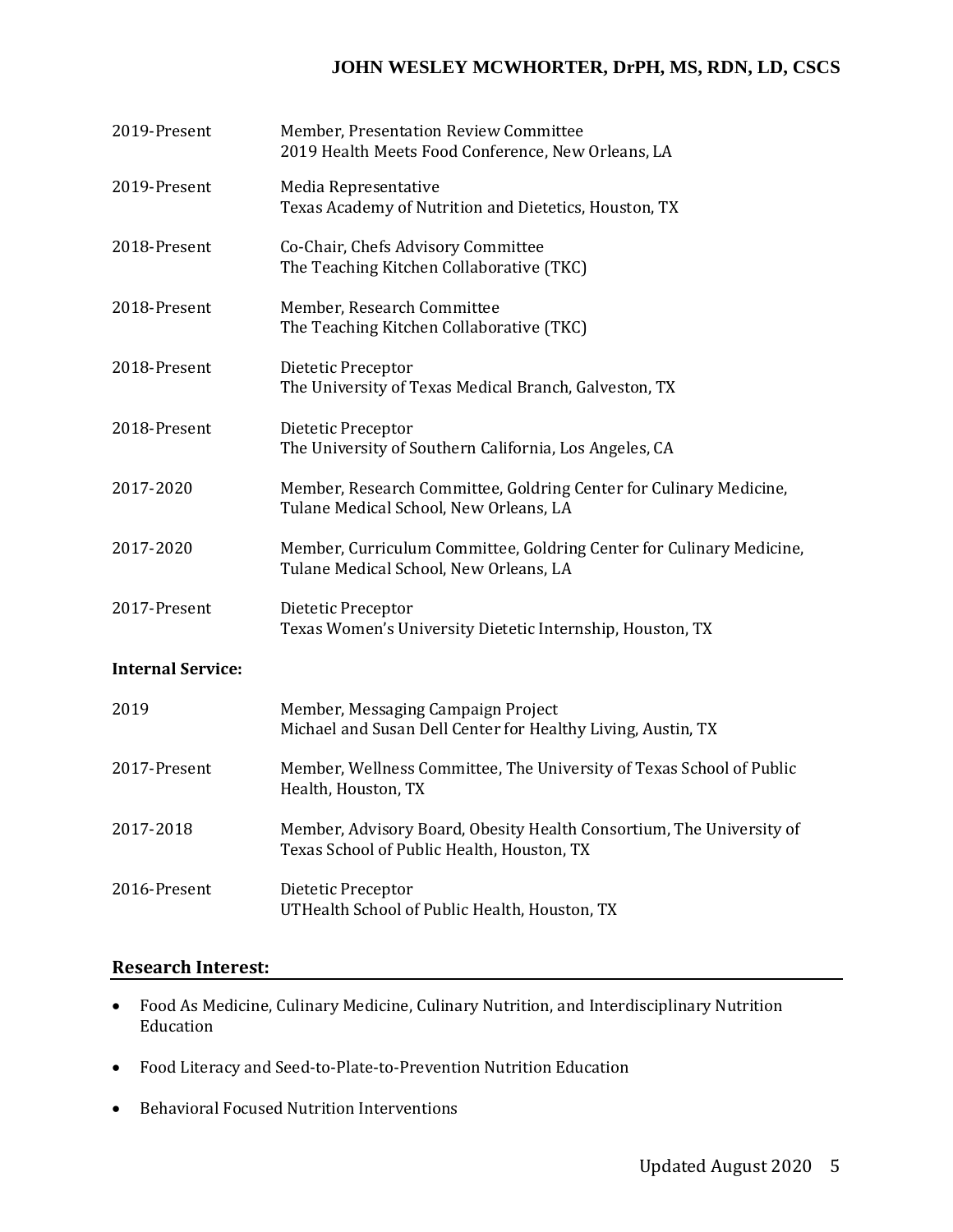# **Funded Research Projects:**

### 1. **2020-2023**

Funding: \$300,000. Health Care Services Corporation (Blue Cross Blue Shield of Texas) Title: *Nourishing Communities through Culinary Medicine* Role: Primary Investigator Goal: The goal of the project is to improve dietary intake in diverse, low-income communities by providing culinary medicine education.

### 2. **2020-2022**

Funding: \$15,000. Colgate Palmolive Fellowship in Nutrition, Oral Health/Dental Education Research Grant

Title: *An Evaluation of Culinary Dentistry: Incorporating Experiential Nutrition into Dental Education*

Role: Primary Investigator

Goal: The overarching objective of this project is to evaluate and improve the CD program at UTHealth School of Public Health for dissemination to other Universities and oral health professionals.

### 3. **2019-2020**

Funding: \$5,000. Houston Garden Club Title: *Increasing Culinary Literacy through the Gardening and Culinary Education* Role: Co-Investigator Goal: The goal of the study is to evaluate the efficacy of gardening and culinary demonstration

wellness program for staff and faculty of UTHealth School of Public Health.

### 4. **2019-2020**

Funding: \$5,000. UTHealth Wellness Program Title: *Increasing Culinary Literacy through a Vegetable Centric Cooking Program* Role: Co-Investigator Goal: The goal of the study is to evaluate the efficacy of 1-hour hands-on culinary nutrition workshops for staff and faculty of UTHealth School of Public Health.

#### 5. **2018 - 2021**

Funding: \$200,000. Smith Family Foundation Title: *A Prescription for Health Living: a Qualitative Study* Role: Study Coordinator

Goal: The goal of the project is to improve dietary intake in diverse, low-income communities at Harris Health Systems in Harris County, TX, by providing nutrition education through a culinary arts and gardening program. A secondary aim of this project is to build capacity through the hands-on culinary and food systems training of dietitians at Harris Health System.

### 6. **2017-2018**

Funding: \$5,000. UTHealth Wellness Program Title: *Increasing Culinary Literacy through the Gardening and Culinary Education* Role: Co-Investigator

Goal: The goal of the study is to evaluate the efficacy of gardening and culinary demonstration program for staff and faculty of UTHealth School of Public Health.

### 7. **2017-2018**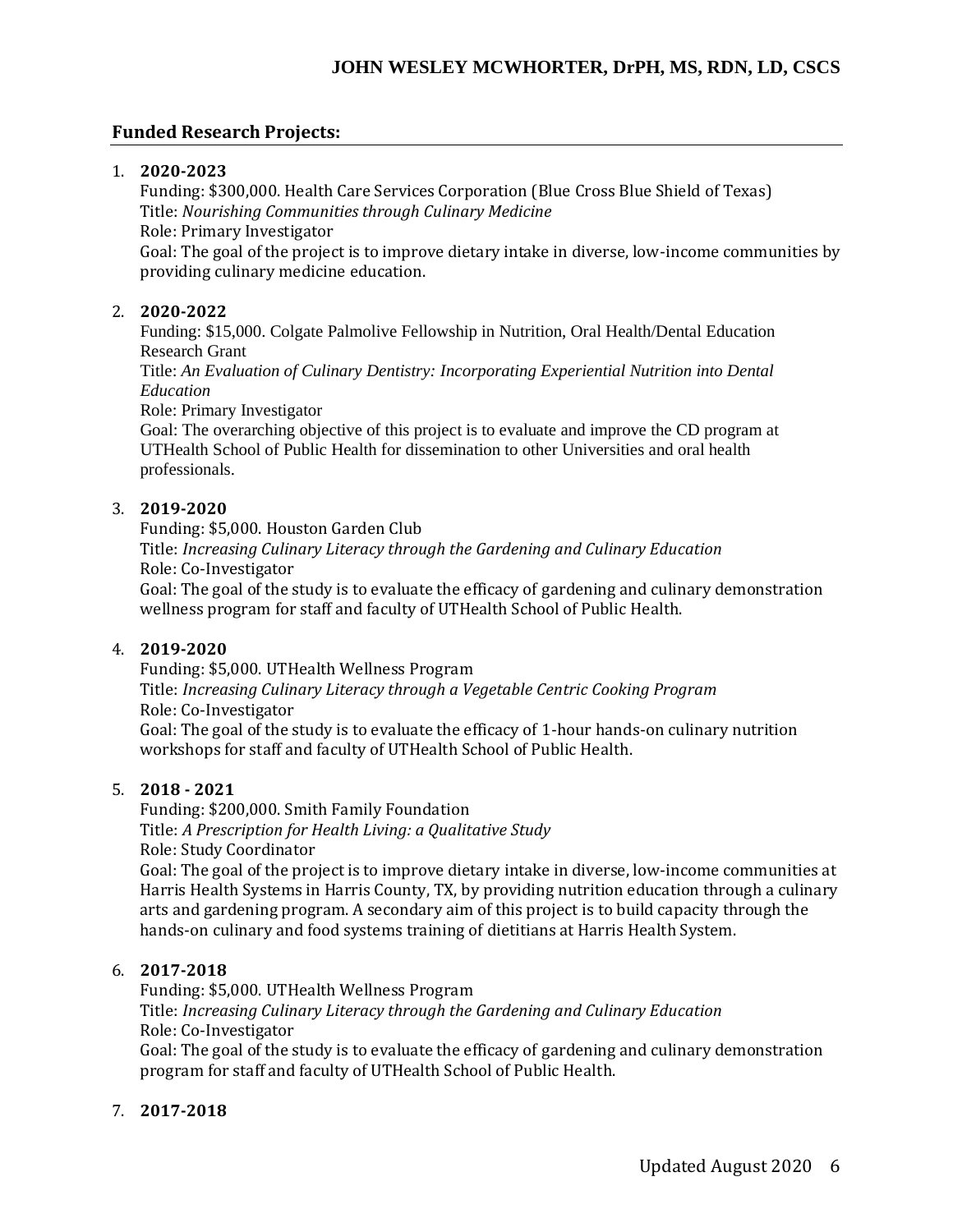Funding: The Nourish Program and Michael and Susan Dell Center for Healthy Living Title: *Increasing Culinary Literacy through the Utilization of Seed-to-Plate Nutrition Education at UTHealth School of Public Health Nourish Program* Role: Co-Investigator

Goal: The goal of the study is to evaluate the efficacy of a seed-to-plate nutrition educational series to improve culinary literacy in the Houston Medical Center.

#### 8. **2017-2018**

Funding: \$150,000. Allen Foundation Grant

Title: *Nourishing the Community: Nutrition Education in Low-Income Communities Utilizing Culinary Arts*

Role: Study Coordinator

Goal: The goal of the project is to improve dietary intake in diverse, low-income communities in Houston, TX, by providing nutrition education through a culinary arts program. A secondary aim of this project is to build capacity in community centers so that this program can be further disseminated through trained community health workers (CHWs) who can model good nutritional behavior.

### 9. **2016-Present**

Funding: Michael and Susan Dell Center for Healthy Living Title: *Cooking for Health Optimization with Patients (CHOP) Study at UTHealth School of Public Health Nourish Program* Role: Study Coordinator

Goal: The goal of the study is to train future health professionals on how to educate patients about nutrition utilizing hands-on education in culinary arts.

#### **Peer-Reviewed Publications:**

#### 1. **Published Papers:**

- 1. **McWhorter JW.**, Moore L., Hoelscher DM., Sharma SV. *Culinary Dentistry: A novel framework to incorporate nutrition into dental education*. Journal of the Dental Education. (2020); <https://doi.org/10.1002/jdd.12376>
- 2. Patnaik, A., Tran, J., **McWhorter, J.W**. *et al.* Regional variations in medical trainee diet and nutrition counseling competencies: Machine learning-augmented propensity score analysis of a prospective multi-site cohort study. *Med.Sci.Educ.* (2020). <https://doi.org/10.1007/s40670-020-00973-6>
- 3. Razavi, A. C., Monlezun, D. J., **McWhorter J.W**. et al. Multisite Culinary Medicine Curriculum Is Associated With Cardioprotective Dietary Patterns and Lifestyle Medicine Competencies Among Medical Trainees. American Journal of Lifestyle Medicine. (2020);1559827619901104. <https://doi.org/10.1177/1559827620912908>
- 4. **McWhorter JW.**, Raber MP., Sharma SV., Moore L., Hoelscher DM. *The Nourish Program: An Innovative Model for Cooking, Gardening, and Clinical Care Skill Enhancement for Dietetics Students*. Journal of the Academy of Nutrition and Dietetics. (2019); <https://doi.org/10.1016/j.jand.2017.12.004>
- 2. **Published Abstracts:**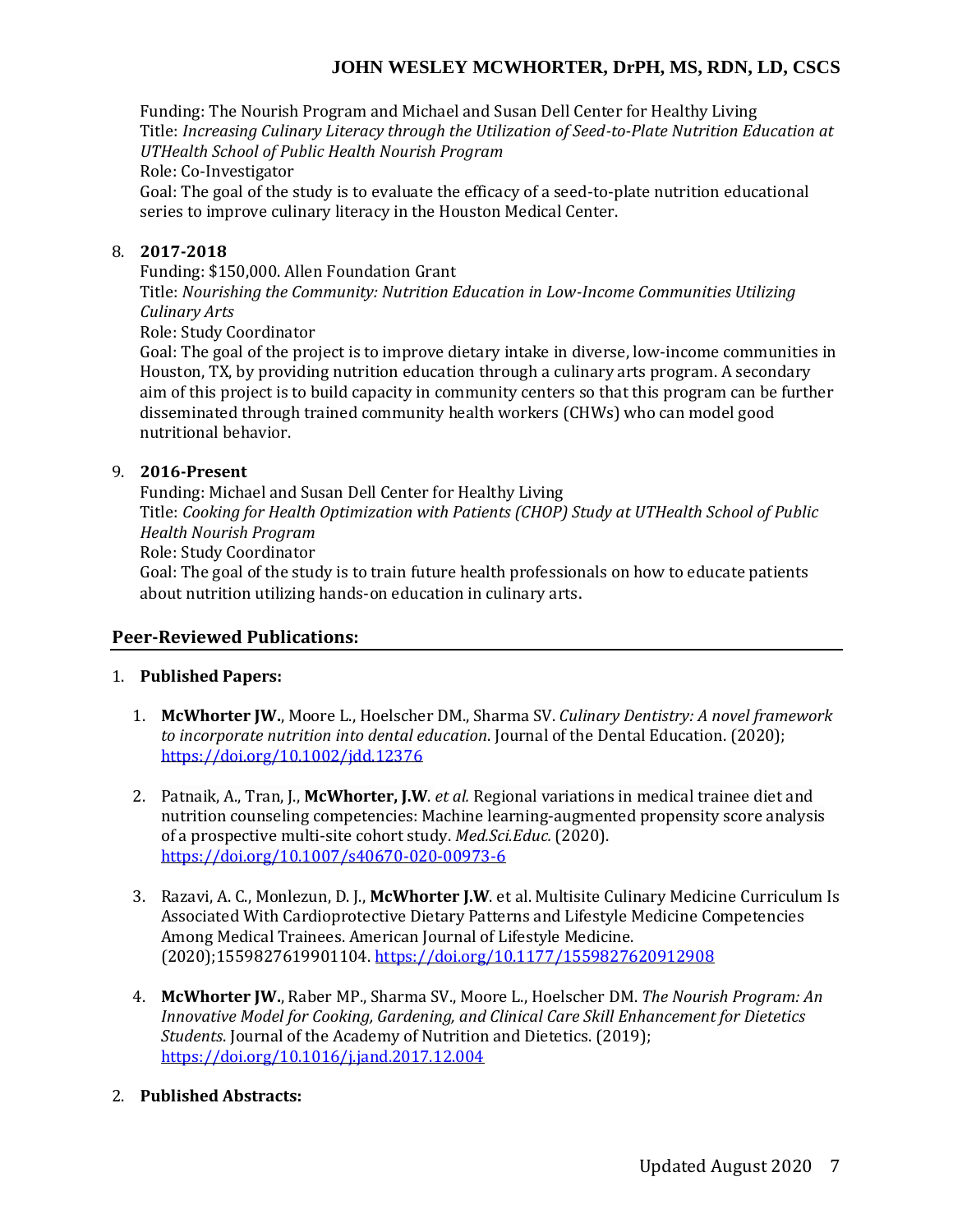- 1. **McWhorter JW.,** Raber M., Sharma SV., Moore L., Hoelscher DM*., The Nourish Program*. Abstract publication from Teaching Kitchen Collaborative Research Day, February 2018.
- 2. Morse M., Lee S., Rose S., Agrawal A., Moore L., **McWhorter JW.** *A "food as medicine" Teaching Kitchen Workshop – Promoting Salutogenesis Among Providers.* Abstract Published from Texas Medical Association Physician and Wellness Exchange, March 2019

### 3. **Submitted Papers:**

- 1. Ngo A., **McWhorter JW**., Perkison W.B., Katta R., Diabetes Prevention: The Role of The Dermatologist. To be submitted to Dermatology Practical and Conceptual.
- 2. Katta R**., McWhorter JW**., Perkison W.B., Diabetes Prevention Programs and Their Use in Dermatology. To be submitted to JAMA Dermatology.
- 3. **McWhorter JW.,** Danho MP, Weston SR, Moore L., Durand CP., Sharma SV., Equipping Registered Dietitian Nutritionists to Improve Food Literacy Through Culinary Medicine Training – A Pilot Study. To be submitted to the J Academy Nutr Dietetics
- 4. **McWhorter JW.,** Danho MP, Weston SR, Moore L., Durand CP., Sharma SV., An Intervention Mapping Approach to Develop a Patient Centered Culinary Nutrition Program for Low Income Food Insecure Patients. To be submitted to the Journal of Nutrition Education and Behavior.
- 5. **McWhorter JW.,** Danho MP, Weston SR, Moore L., Durand CP., Sharma SV., A qualitative study of patient and dietitian perspectives to understand barriers and facilitators of implementing a holistic food prescription program among a low-income diverse population in a healthcare setting. To be submitted to the J Academy Nutr Dietetics.
- 6. Lengfelder L., **McWhorter JW.**, Raber M., Sharma SV., Moore L., Hoelscher DM. *Evaluation of the Culinary Medicine Program at the UTHealth School of Public Health.* To be submitted to Journal of Health Promotion practice

# **Other Publications:**

### **A. Published Non-Peer-Reviewed Books:**

1. **McWhorter JW,** Kleiner S, (2015) *Dorm Room Cooking*: Performance Nutrition for the Collegiate Athlete. [Link](https://drive.google.com/open?id=1IYnktrC_sLi-NMNSRZIIl5V8meVGXx5L)

### **Invited Presentations:**

### **A. Speaking Presentations:**

1. Invited Speaker, **McWhorter JW.** *Teaching Kitchen Collaborative – UTHealth School of Public Health. To be* presented at Healthy Kitchens, Healthy Lives Conference (HKHL) Virtual. Napa Valley, CA. February 5, 2021.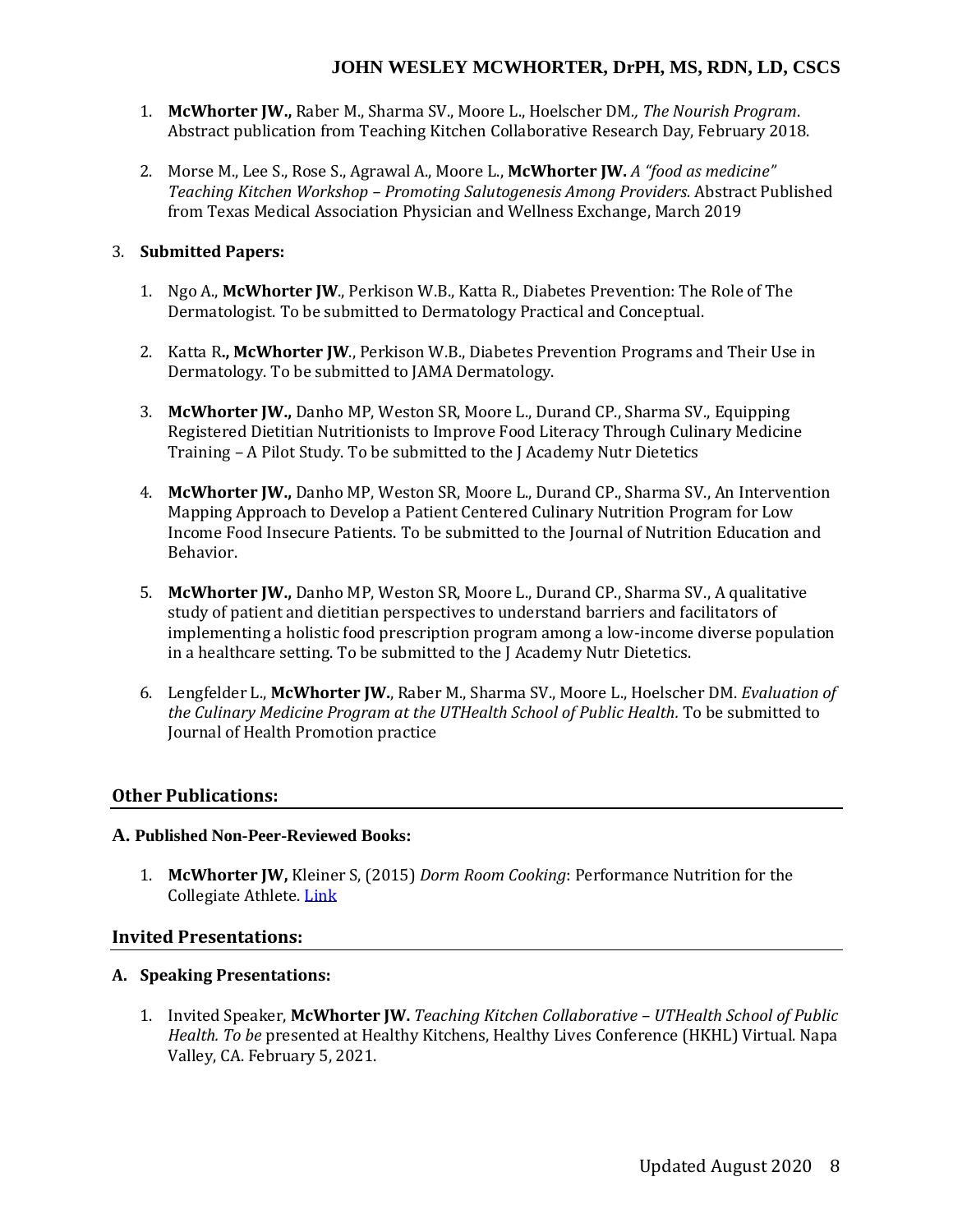- 2. Invited Speaker, **McWhorter JW.** *The Future of Culinary Arts in Dietetics Practice and Education.* To be presented at the Teaching Kitchen Collaborative Research Conference, Sonoma, CA on April 22, 2020. To be rescheduled for fall 2020
- 3. Invited Speaker, **McWhorter JW,** Ryan S**.** *Answering Difficult Questions: Responding to Nutrition Noise in Media and Beyond.* To be presented at Texas Academy of Nutrition and Dietetics Association's Annual Conference, Georgetown, TX, April 2, 2020. Rescheduled for Spring 2021
- 4. Invited Speaker, **McWhorter JW.** *Practical and Inclusive Nutrition.* To be presented at the Harris County Farmer's Market Spring Kickoff, Houston, TX, March 24, 2020.
- 5. Invited Speaker, **McWhorter JW.** *Debunking Fad Diets.* Presented at McGovern Medical School's 3rd Annual Wellness Week. Houston, TX, February 14, 2020
- 6. Invited Speaker, **McWhorter JW.** *Teaching Kitchen Collaborative – UTHealth School of Public Health.* Presented at Healthy Kitchens, Healthy Lives Conference (HKHL). Napa Valley, CA. February 5, 2020.
- 7. Invited Speaker, **McWhorter JW.** *The Southern Plate –Inclusive Delicious Meals.* Presented at 1440 Multiversity Service Week. Scotts Valley, CA, December 10, 2019.
- 8. Invited Speaker, **McWhorter JW.** *Culinary Medicine: Training Community & Health Care Professionals to Address Nutrition-Related Health Conditions .* Hunger Free Texans – Community Nutrition Summit. Houston, TX, November 15, 2019.
- 9. Invited Speaker, **McWhorter JW.** *Culinary Dentistry: Incorporating Nutrition into Dental Education and School-Based Interventions.* To be presented at the Academy of Nutrition and Dietetics Food and Nutrition Conference & Expo (FNCE). Washington, D.C., October 28, 2019.
- 10. Invited Speaker, **McWhorter JW.** *The Nourish Program – Culinary Medicine.* Doctor's for Change – Food as Medicine Event. Houston, TX, September 10, 2019.
- 11. Invited Speaker, **McWhorter JW.** *Personal Nutrition 2.* To be presented at McGovern Medical School's 2nd Year Medical Students' Wellness Program. Houston, TX, August 27, 2019.
- 12. Invited Speaker, **McWhorter JW.** *Nutrition and Aging.* To be presented at the 2nd Annual Aging Conference. Houston, TX, July 27, 2019.
- 13. Invited Speaker, **McWhorter JW.** *The Nourish Program.* Presented at the Texas Society for Public Health Education (TXSOPHE) webinar series. Houston, TX, June 11, 2019.
- 14. Invited Speaker, **McWhorter JW.** *Culinary Nutrition: Implications and Applications for Dietitians.* Presented at the Kansas Dietetic Association's Annual Conference, Manhattan, KS, April 12, 2019.
- 15. Invited Speaker, **McWhorter JW.** *Nutrition, Obesity and Empathy.* Presented at The UTHealth Science Center Student Nutrition Association Meeting. Houston, TX, March 7, 2019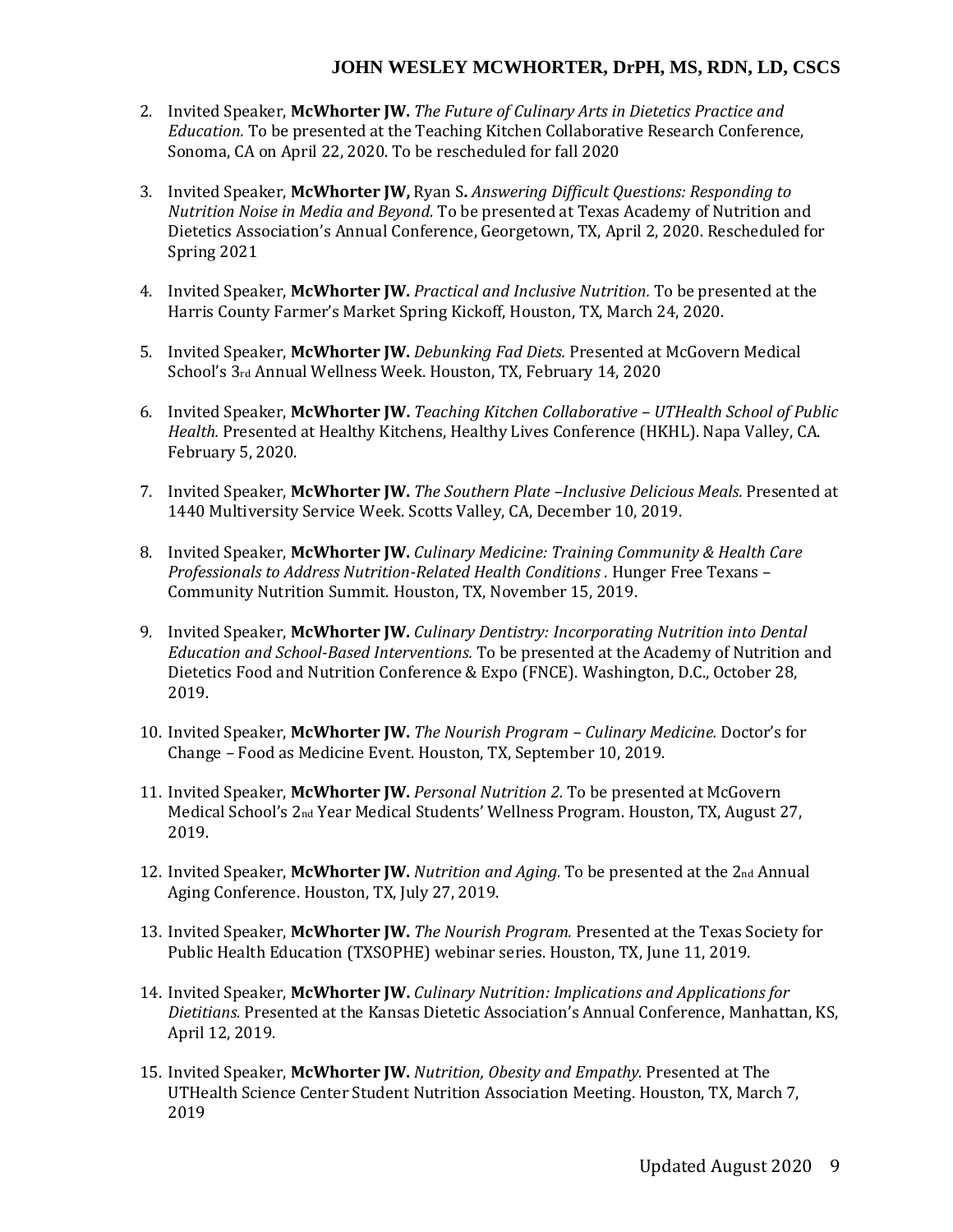- 16. Invited Speaker, **McWhorter JW.** *Role of Nutrition in Culture.* Presented at McGovern Medical Student Elective in collaboration with the Office of Diversity and Inclusion and the McGovern Center for Humanities, Houston, TX, February 27, 2019
- 17. Invited Speaker, **McWhorter JW.** *Mastering the Meal Prep.* Presented at McGovern Medical School's 2nd Annual Wellness Week. Houston, TX, February 12, 2019
- 18. Invited Speaker, **McWhorter JW.** *Teaching Kitchen Collaborative – UTHealth School of Public Health's Method.* Presented at Healthy Kitchens, Healthy Lives Conference (HKHL). Napa Valley, CA. February 7, 2019.
- 19. Invited Speaker, **McWhorter JW**. *Seed to Plate to Prevention Workshop*. Presented to the Cizik SON Ambassador Program at UTHealth School of Public Health, Houston, Texas, December 3, 2018.
- 20. Invited Speaker, **McWhorter JW.** *Seed-to-Plate-to-Prevention in Dietetics Education.*  Presented at the Academy of Nutrition and Dietetics Food and Nutrition Conference & Expo (FNCE). Washington, D.C., October 21, 2018.
- 21. Invited Speaker, **McWhorter JW.** *The Nourish Program.* Presented at The Teaching Kitchen Collaborative Member Meeting, Chicago, IL, September 7, 2018.
- 22. Invited Speaker, **McWhorter JW.** *Personal Nutrition 1.* Presented at McGovern Medical School's 1st Year Medical Students' Wellness Program. Houston, TX, September 6, 2018.
- 23. Invited Speaker, **McWhorter JW.** *Nutrition for the Brain.* Presented at McGovern Medical School's Neurology Resident's Wellness Program. Houston, TX, August 31, 2018.
- 24. Invited Speaker, **McWhorter JW.** *Personal Nutrition 2.* Presented at McGovern Medical School's 2nd Year Medical Students' Wellness Program. Houston, TX, August 28, 2018.
- 25. Invited Speaker, **McWhorter JW.** *Seed-to-Plate-to-Prevention.* Presented at the Texas Academy of Nutrition and Dietetics Symposium in Culinary Medicine. Houston, TX, August 25, 2018.
- 26. Invited Speaker, **McWhorter JW.** *Nutrition in Aging.* Presented at the Houston Gerontological Society. Houston, TX, August 15, 2018.
- 27. Invited Speaker, **McWhorter JW.** *Culinary Medicine.* Summer Health Professions Education Program (SHPEP). Presented at UTHealth School of Dentistry. Houston, TX, June 19, 2018.
- 28. Invited Speaker, **McWhorter JW**. *Food Allergies and Intolerances*. Presented at The Health Meets Food Conference. New Orleans, LA, June 15, 2018.
- 29. Invited Speaker, **McWhorter JW.** *Introduction to Culinary Medicine*. Presented at The Health Meets Food Conference. New Orleans, LA, June 14, 2018.
- 30. Invited Speaker, **McWhorter JW**. *The Geriatric Diet*. Presented at The Health Meets Food Conference. New Orleans, LA, June 14, 2018.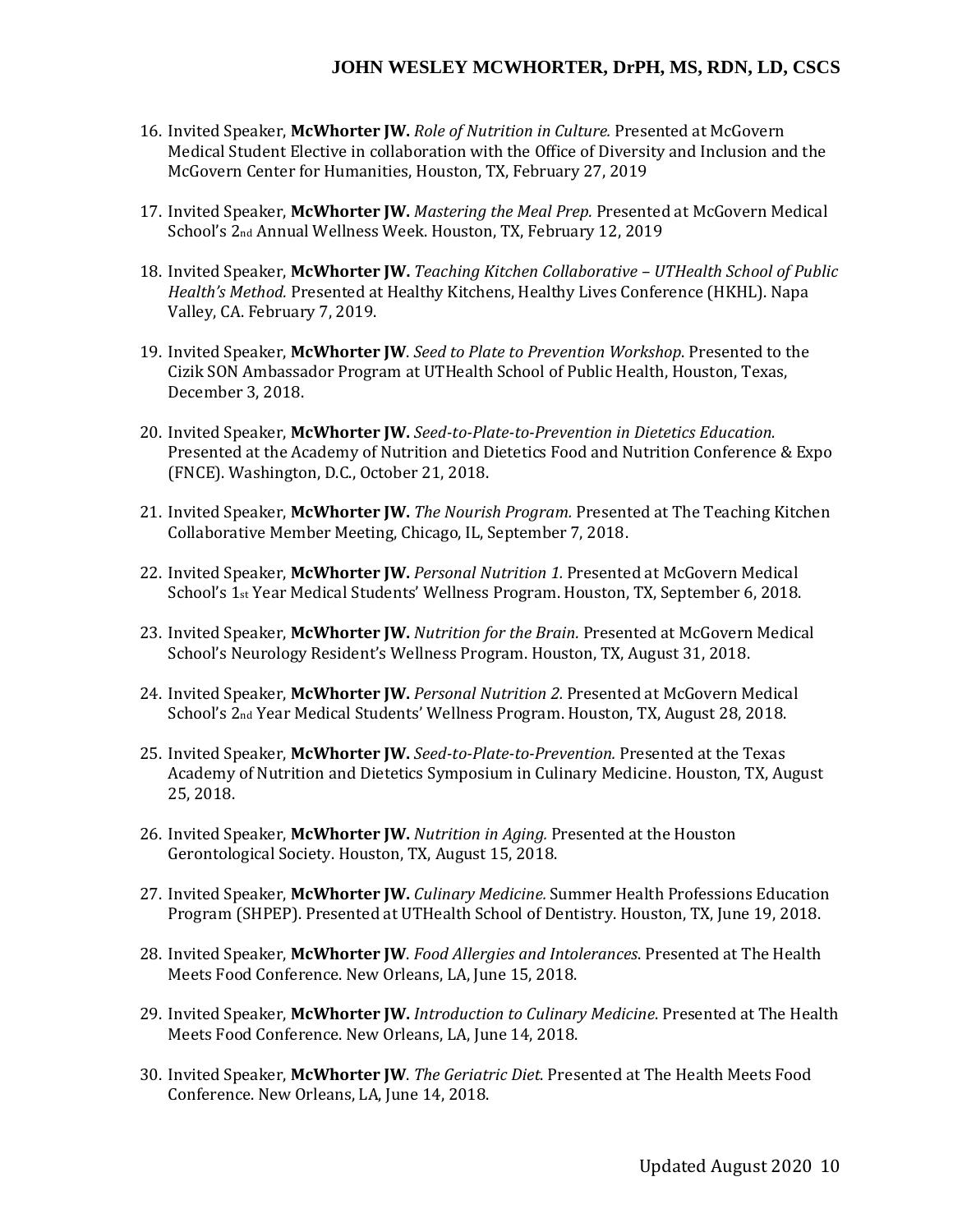- 31. Invited Speaker, **McWhorter JW**. *Nutrition in Aging*. Presented at the 13th Annual Adult Protective Services Conference. Houston, Texas, May 18, 2018.
- 32. Invited Speaker, **McWhorter JW.** *Seed-to-Plate-to-Prevention, Utilizing Culinary Medicine to Treat Obesity.* Presented at The UTHealth Consortium on Obesity's 1st Annual Obesity Symposium. Houston, TX, April 20, 2018.
- 33. Invited Speaker, **McWhorter JW**. *Nutrition in Clinical Practice*. Presented at Senior Day for Physician Assistants at Baylor College of Medicine. Houston, Texas, April 19, 2018.
- 34. Invited Speaker, **McWhorter JW**. *Seed-to-Plate-to-Prevention*. Presented at the American Academy of Professional Coders (AAPC) Meeting, San Jacinto College. Pasadena, Texas, April 12, 2018.
- 35. Invited Speaker, **McWhorter JW**. *Seed to Plate to Prevention*. Presented to the Cizik SON Ambassador Program at UTHealth School of Public Health, Houston, Texas, April 9, 2018.
- 36. Invited Speaker**, McWhorter JW**. *The Nourish Program*. Presented at McGovern Medical's House Calls Fundraising Event. Houston, TX, March 8, 2018.
- 37. Invited Speaker, **McWhorter JW**. *Culinary Medicine*. Presented at the Phyllis Gough Huffington Endowed Lecture Series and The UTHealth Consortium on Aging's 2nd Annual Hot Topics in Aging Conference. Houston, Texas, September 8, 2017.
- 38. Invited Speaker, **McWhorter JW.** *Personal Nutrition 1.* Presented at McGovern Medical School's 2nd Year Medical Students' Wellness Program. Houston, TX, August 9, 2017.
- 39. Invited Speaker, **McWhorter JW.** *Culinary Medicine.* Summer Health Professions Education Program (SHPEP). Presented at UTHealth School of Public Health. Houston, TX, June 13, 2017.
- 40. Invited Speaker, **McWhorter JW**. *The Mediterranean Diet*. Presented at UTHealth School of Public Health, Houston, TX, June 2, 2017.
- 41. Invited Speaker, **McWhorter JW**. *Culinary Medicine.* Presented at UTHealth School of Public Health, Houston, TX, October 18, 2016.

#### **B. Culinary Nutrition Workshops:**

- 1. Invited Speaker, **McWhorter JW.** *Virtual Cooking Session on Plant-Forward Southern Foods.*  To be presented at Healthy Kitchens, Healthy Lives Conference (HKHL). Napa Valley, CA. February 5, 2021.
- 2. Invited Speaker, **McWhorter JW.** *The Plant-Forward Southern Plate – Creating Vegetable Centric Delicious Meals.* Presented at Healthy Kitchens, Healthy Lives Conference (HKHL). Napa Valley, CA. February 6, 2020.
- 3. Invited Speaker, **McWhorter JW.** *The Southern Plate –Inclusive Delicious Meals.* Presented at 1440 Multiversity Service Week. Scotts Valley, CA, December 10, 2019.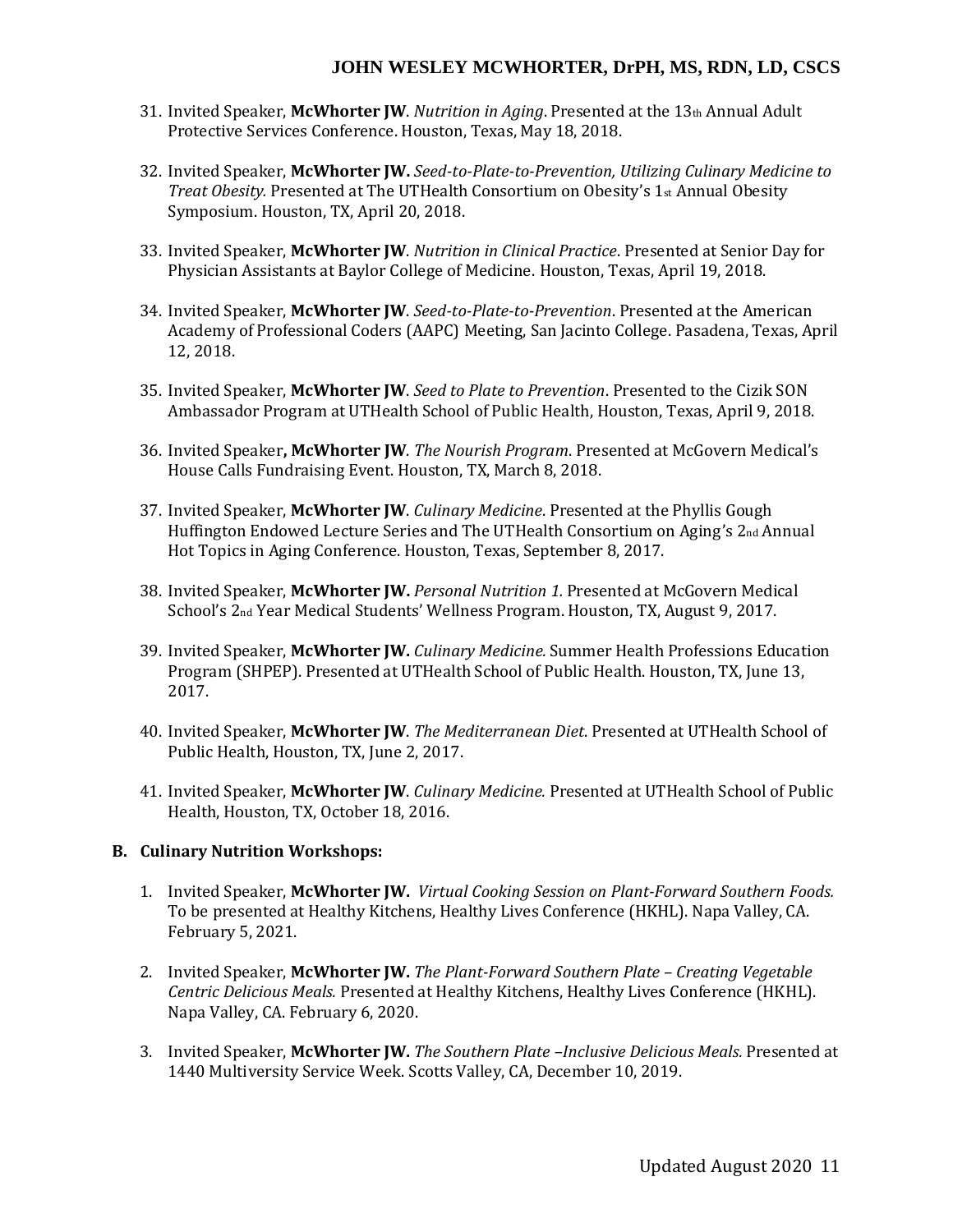- 4. Invited Speaker, **McWhorter JW**. *Summer Harvest Part 2 – 2019 Lunch and Learn Series*. Presented at UTHealth School of Public Health, Houston, Texas, July 25, 2019.
- 5. Invited Speaker, **McWhorter JW**. *Introduction to Culinary Nutrition – 2019 CME Series*. Presented at UTHealth School of Public Health, Houston, Texas, July 11, 2019.
- 6. Invited Speaker, **McWhorter JW**. *Culinary Nutrition – Registered Dietitian Continuing Education Series*. Presented at UTHealth School of Public Health, Houston, Texas, June 25, 2019.
- 7. Invited Speaker, **McWhorter JW.** *Anti-Inflammatory Diet*. To be presented at The Health Meets Food Conference. New Orleans, LA, June 21 & 22, 2019.
- 8. Invited Speaker, **McWhorter JW**. *Summer Harvest Part 1 – 2019 Lunch and Learn Series*. Presented at UTHealth School of Public Health, Houston, Texas, June 6, 2019.
- 9. Invited Speaker, **McWhorter JW**. *Renal Nutrition*. Presented to UTHealth McGovern Division of Renal Diseases and Hypertension Faculty, Fellow, and Residents. Houston, Texas, April 15, 2019.
- 10. Invited Speaker, **McWhorter JW.** *Purees and Dips – How to Boost Flavor and Increase Vegetable Consumption.* Presented at Kansas Dietetic Association's Annual Conference, Manhattan, KS, April 11, 2019.
- 11. Invited Speaker, **McWhorter JW**. *Building a Healthy Plate*. Presented to The VA Center for Excellence in Primary Care Education, Houston, Texas, March 27, 2019.
- 12. Invited Speaker, **McWhorter JW**. *Anti-Inflammatory Diet*. Presented to the Cizik SON Wellness Program at UTHealth School of Public Health, Houston, Texas, March 13, 2019.
- 13. Invited Speaker, **McWhorter JW.** *Teaching Kitchen Collaborative Workshop.* Presented at Healthy Kitchens, Healthy Lives Conference (HKHL). Napa Valley, CA. February 7, 2019.
- 14. Invited Speaker, **McWhorter JW.** *Anti-Inflammatory Diet.* Presented at UTHealth School of Public Health in collaboration with Baylor College of Medicine Association's Annual Conference, Houston, TX, January 28, 2019.
- 15. Invited Speaker, **McWhorter JW**. *Healthy Holiday Sides*. Presented to the Cizik SON Wellness Program at UTHealth School of Public Health, Houston, Texas, November 27, 2018.

### **C. Media Presentations:**

- 1. **McWhorter JW.** *How to Make Pasta Healthy.* Consumer Reports, August 31, 2020, [News](https://www.consumerreports.org/nutrition-healthy-eating/how-to-make-pasta-healthy/)  [Link](https://www.consumerreports.org/nutrition-healthy-eating/how-to-make-pasta-healthy/)
- 2. **McWhorter JW.** *Good Fats vs. Bad Fats for Healthy Heart.* U.S. News and World Report, August 20, 2020, [News Link](https://health.usnews.com/wellness/articles/good-fats-vs-bad-fats-healthy-heart)
- 3. **McWhorter JW.** *Eat Your Water: 12 Hydrating Healthy Fruits and Vegetables.* Elemental.com July 15, 2020, [News Link](https://elemental.medium.com/eat-your-water-12-hydrating-healthy-fruits-and-vegetables-88d6b33c3fb7)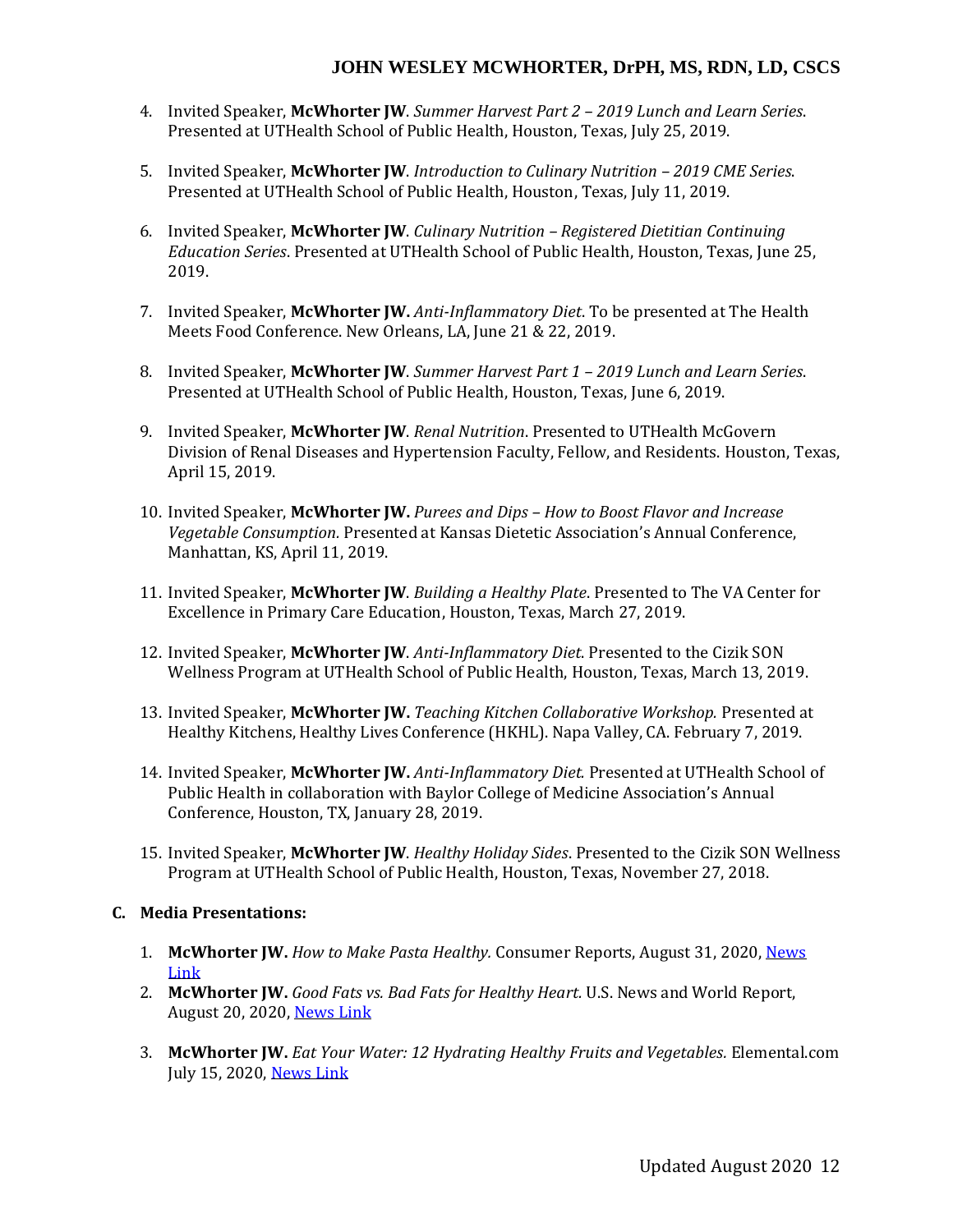- 4. **McWhorter JW.** *How to Encourage Healthy Eating for the Body and Mind During Stay-At-Home Orders.* UTHealth News. April 8, 2020. [News Link](https://www.uth.edu/news/story.htm?id=92d8f94e-a128-4b32-b65d-a6131e9f7401)
- 5. **McWhorter JW.** *Healthy meals can be easy for Galveston County Parents Feeding Children Stuck at Home.* Galveston County Daily News. March 29, 2020, [News Link](https://www.galvnews.com/sports/free/article_264e56d2-a4fc-5eae-a4bb-f6023bd5903a.html)
- 6. **McWhorter JW.** *Mediterranean Style Diet Can Help Relieve Symptoms of Depression.* Fox 26 News. January 9, 2020, [Video Link](https://www.iqmediacorp.com/ClipPlayer?ClipID=eb7fc852-80c1-42cf-91fb-7763759a710a&TE=%7B0%7D)
- 7. **McWhorter JW.** *2020 Resolutions; How to Stick to You Goal of Getting Healthier.* News Radio – 740 KTRH. January 2, 2020, [Radio Link](https://ktrh.iheart.com/content/2019-12-31-2020-resolutions-how-to-stick-to-your-goal-of-getting-healthier/)
- 8. **McWhorter JW.** *2020 Nutrition Trends; Keto and Intermittent Fasting.* GenX Fit Podcast (News Radio – 740 KTRH.) December 26, 2020, [Radio Link](https://www.iheart.com/podcast/390-genx-fit-53959281/episode/dietitian-wesley-mcwhorter-talks-about-nutrition-54718610/)
- 9. **McWhorter JW.** *Once You See Nutella's Ingredients, You'll Think Twice About Eating It. The healthy.com*. November 7, 2019, [News Link](https://www.thehealthy.com/food/nutella-ingredients/)
- 10. **McWhorter JW.** *6 Easy Ways to Eat More Vitamin D-Rich Foods?* Thehealthy.com. October 31, 2019, [News Link](https://www.thehealthy.com/nutrition/vitamin-d-rich-foods/)
- 11. **McWhorter JW.** *Hot to Get Better Abs and Stay Fit Over 50.* RE/NEW Houston The Houston Chronicle. September 10, 2019, [News Link](https://www.houstonchronicle.com/lifestyle/renew-houston/fitness/article/look-like-brad-pitt-over-50-abs-exercise-diet-14419997.php)
- 12. **McWhorter JW.** *What Is Quinoa? 15 Creative Recipes?* Thehealthy.com. September 3, 2019, [News Link](https://www.thehealthy.com/nutrition/vitamin-d-rich-foods/)
- 13. **McWhorter JW.** *Chocolate Hummus– 2019 Summer Recipe Series.* TMC News, August 28, 2019. [News Link](https://www.tmc.edu/news/2019/06/healthy-and-tasty-our-2019-summer-recipe-series/)
- 14. **McWhorter JW.** *Here's Why You Need to be Eating Chayote.* BeLatina.com. August 27, 2019. [News Link](https://belatina.com/you-need-to-be-eating-chayote/)
- 15. **McWhorter JW.** *Cabbage Salad with Ginger and Carrot Dressing– 2019 Summer Recipe Series.* TMC News, July 23, 2019. [News Link](https://www.tmc.edu/news/2019/06/healthy-and-tasty-our-2019-summer-recipe-series/)
- 16. **McWhorter JW.** *Nutrition and Aging.* Fifty + Program on Houston's KTRHAM 740AM Radio. July 20, 2019, [Radio Link](https://www.iqmediacorp.com/ClipPlayer?ClipID=27f26733-d8e7-41ce-a4a6-148a0846d9d8&TE=%7B0%7D)
- 17. **McWhorter JW.** *Best Drinks to Stay Hydrated in Summer Heat.* Fox 26 News. July 09, 2019. [Video Link,](https://www.iqmediacorp.com/ClipPlayer?ClipID=783089f8-2e28-407e-8888-e2671b7efe2f&TE=%7B0%7D) [News Link](http://www.fox26houston.com/home/best-drinks-to-stay-hydrated-in-summer-heat)
- 18. **McWhorter JW.** *Medical Education: Beyond the Classroom.* McGovern Medical School Annual Report, pg. 10. July 2, 2019, [News Link](https://med.uth.edu/wp-content/blogs.dir/1/files/2019/07/Website_PDF_Annual_Report_2018.pdf)
- 19. **McWhorter JW.** *Blended Burger – 2019 Summer Recipe Series.* TMC News, July 1, 2019. [News Link](https://www.tmc.edu/news/2019/06/healthy-and-tasty-our-2019-summer-recipe-series/)
- 20. **McWhorter JW.** *Island Trends for Slimming.* Galveston County Daily News. June 22, 2019, [News Link](https://www.galvnews.com/sports/plus/article_7d13b4bd-5e1e-5250-a0e3-94766359cf33.html)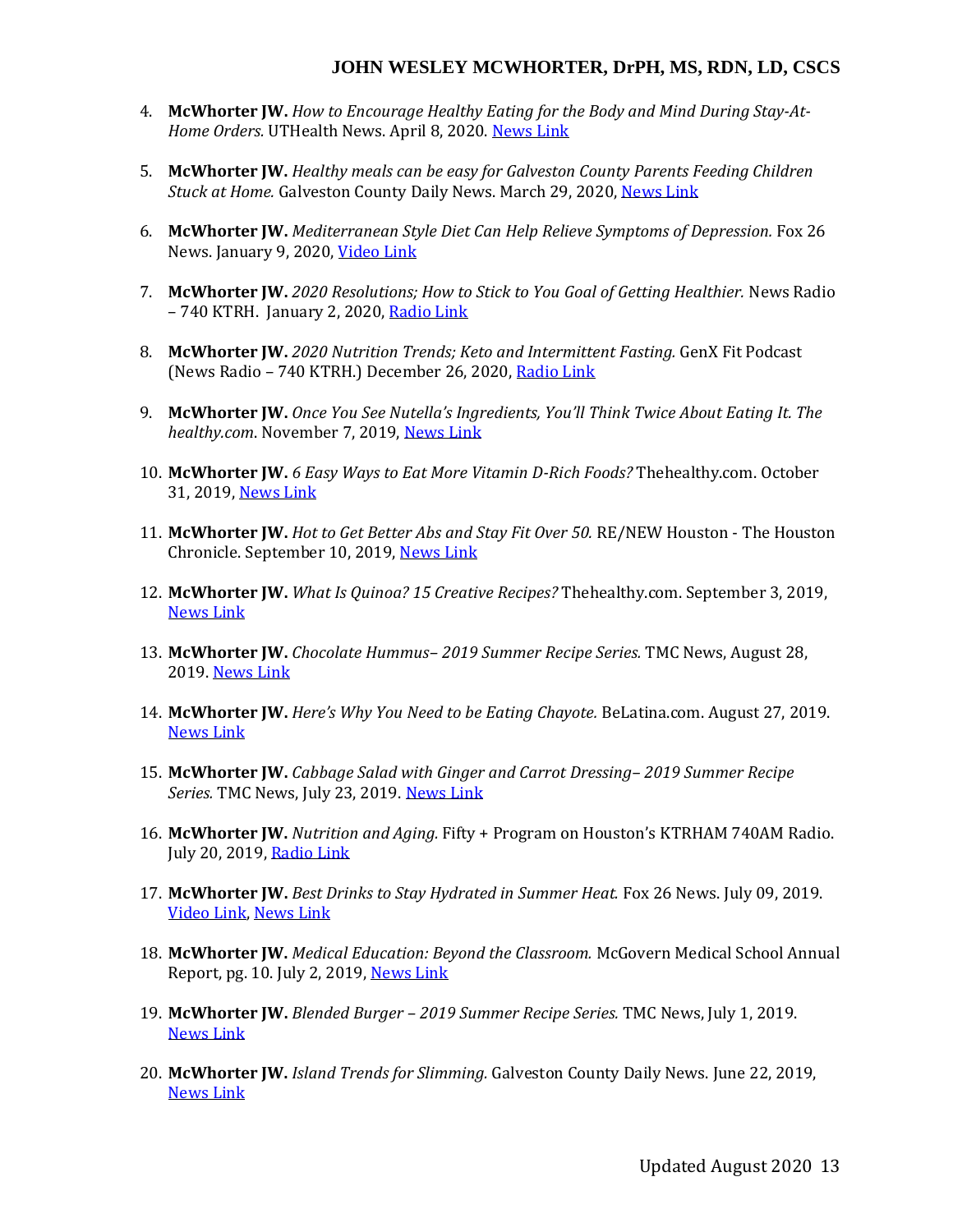- 21. **McWhorter JW.** *Should You Use Keto Supplements? – Exogenous Ketones on Keto Diet* General Health Magazine. June 20, 2019. [News Link](https://generalhealthmagazine.com/2019/06/20/should-you-use-keto-supplements-exogenous-ketones-on-keto-diet/)
- 22. **McWhorter JW.** *Do Keto Supplements Work for Faster Weight Loss Work?* MedicalDaily.com. June 7, 2019. [News Link](https://www.msn.com/en-ph/health/nutrition/do-keto-supplements-for-faster-weight-loss-work/ar-AACzAQS)
- 23. **McWhorter JW.** *Should You Use Keto Supplements?* Women's Health Magazine. June 6, 2019. [News Link](https://www.womenshealthmag.com/weight-loss/a27242441/keto-supplements/) 1[, News Link 2](https://www.yahoo.com/lifestyle/might-want-think-twice-keto-120000866.html)
- 24. **McWhorter JW.** *10 Nutritious Herbs You Should Add to Your Diet Now.* MDLinx. May 29, 2019. [News Link](https://www.mdlinx.com/internal-medicine/article/3732)
- 25. **McWhorter JW.** *How Food Can Help Prevent Chronic inflammation.* UTHealth News. May 28, 2019. [News Link](https://www.uth.edu/news/story.htm?id=bed80158-a7cb-444f-8e28-589e6d1296c2)
- 26. **McWhorter JW.** *What is the New Pegan Diet?* Absoultehealth.com. May 27, 2019, [News Link](https://absolutehealth.com/what-is-the-new-pegan-diet/)
- 27. **McWhorter JW.** *Grilling Without the Guilt.* Fox 26 News. May 24, 2019. [Video Link 1,](http://www.fox26houston.com/health/grilling-without-the-guilt-going-beyond-the-burgers) [Video](https://www.iqmediacorp.com/ClipPlayer?ClipID=81c12bae-1496-4a54-a185-4e117a57c0a7&TE=%7B0%7D) [Link](https://www.iqmediacorp.com/ClipPlayer?ClipID=9f9fc8ca-8363-494e-aaea-9ec047f4c21e&TE=%7B0%7D) 2
- 28. **McWhorter JW.** *How 11 Popular Diets Affect the Environment*. EverydayHealth.com. May 22, 2019, [News Link](https://www.everydayhealth.com/diet-nutrition/best-worst-diet-plans-environment/)
- 29. **McWhorter JW.** *The Best Way to Calculate Your Keto Diet Macros.* Women's Health Magazine. May 8, 2019, [News Link](https://www.womenshealthmag.com/weight-loss/a27377563/keto-diet-macros/) 1, [News Link 2,](https://www.womenshealthsa.co.za/weight-loss/keto-diet-macros/) [News Link 3](https://www.msn.com/en-us/health/nutrition/the-exact-formula-you-need-to-lose-weight-on-the-keto-diet/ar-AAB5FR6)
- 30. **McWhorter JW.** *The Pegan Diet Includes Mainly Fruits and Vegetables.* FoodTechnology.com. April 25, 2019, [News Link](https://foodstechnology.com/the-pegan-diet-includes-mainly-fruits-and-vegetables/190/)
- 31. **McWhorter JW.** *Introducing The 'Pegan' Diet — The Latest Health Craze That Combines Paleo and Veganism?* GQ Australia Magazine. April 23, 2019, [News Link](https://www.gq.com.au/fitness/health-nutrition/introducing-the-pegan-diet-the-latest-health-craze-that-combines-paleo-and-veganism/news-story/456b795b63216b3e77ca7dd1f5536382)
- 32. **McWhorter JW.** *What is the Pegan Diet, And What Would You Be Able to Eat on the Pegan Diet?* BlackBirdNews.com. April 20, 2019, [News Link](http://www.blackbirdnews.com/what-is-the-pegan-diet-and-what-would-you-be-able-to-eat-on-the-pegan-diet/)
- 33. **McWhorter JW.** *What is the Pegan Diet, and Is It Healthy?* Men's Health Magazine. April 19, 2019, [News Link](https://www.menshealth.com/nutrition/a27195138/what-is-pegan-diet/) 1, [News Link 2,](https://www.pulselive.co.ke/lifestyle/mens-health/what-is-the-pegan-diet-and-is-it-healthy/290ssrm) [News Link 3,](https://generalhealthmagazine.com/2019/04/20/what-is-the-pegan-diet-the-new-health-trend-mixes-paleo-and-vegan/) [News Link 4](https://www.msn.com/en-gb/health/nutrition/pegan-is-the-latest-trendy-diet-but-is-it-actually-healthy/ar-AAB7Y4I)
- 34. **McWhorter JW.** *Battle of Sexes: Does the Keto Diet Work Better for Men Than Women?* Fox 26 News. March 27, 2019. [Video](https://www.iqmediacorp.com/ClipPlayer?ClipID=81c12bae-1496-4a54-a185-4e117a57c0a7&TE=%7B0%7D) Link
- 35. **McWhorter JW.** *UTHealth Shares Smoking Hot, and Healthy, Grilling Tips.* UTHealth News. March 1, 2019. [News Link](https://www.uth.edu/news/story.htm?id=03490ccc-d02d-446f-9e29-a4c4d83da18b)
- 36. **McWhorter JW.** *Sugar Alternatives to Help Fight Obesity.* MDLinx. February 27, 2019. [News](https://www.mdlinx.com/internal-medicine/article/3473)  [Link](https://www.mdlinx.com/internal-medicine/article/3473)
- 37. **McWhorter JW.** *Chayote Squash Is the Super-Healthy Food You Haven't Heard of but Need in Your Life.* Food and Wine Magazine. January 28, 2018. [News Link 1,](https://www.foodandwine.com/syndication/what-is-chayote-squash-nutrition-benefits-recipes) [News Link 2](https://finance.yahoo.com/news/chayote-squash-super-healthy-food-133008576.html)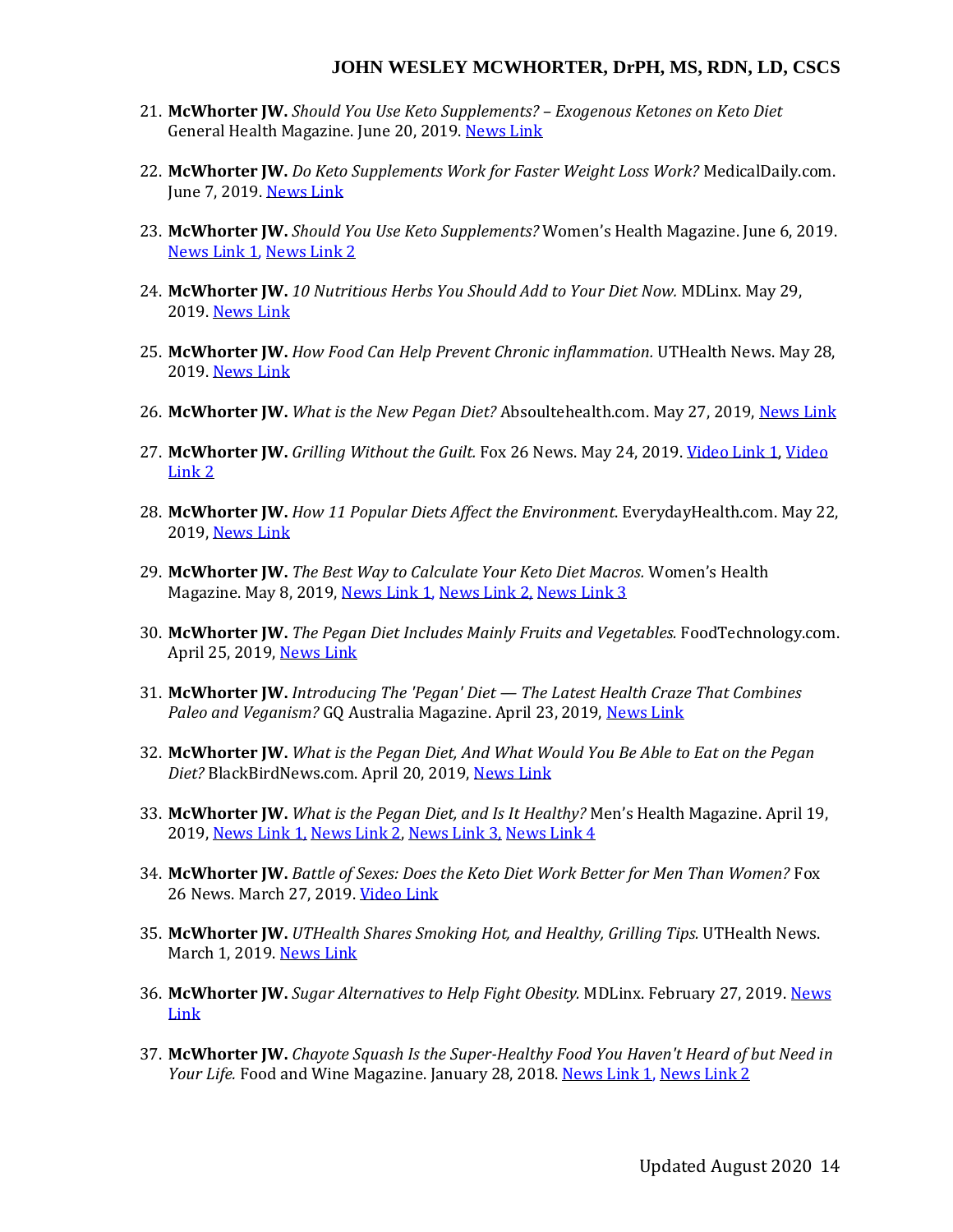- 38. **McWhorter JW.** *Everything You Need to Know About Chayote Squash.* Shape Magazine. January 27, 2018[. News Link](https://www.shape.com/healthy-eating/cooking-ideas/what-is-chayote-squash-nutrition-benefits-recipes)
- 39. **McWhorter JW.** *Being Mindful While Still Enjoying Holiday Foods.* Fox 26 News. December 17, 2018. [Video](https://www.iqmediacorp.com/ClipPlayer?ClipID=37c00860-1cf5-4d7a-a321-0755b4652920&TE=%7B0%7D) Link
- 40. **McWhorter JW.** *Culinary Dentistry Takes Students from the Clinic to the Kitchen.* Dentistry Today Magazine. November 13, 2018. [News Link](http://www.dentistrytoday.com/news/todays-dental-news/item/4053-culinary-dentistry-takes-students-from-the-clinic-to-the-kitchen)
- 41. **McWhorter JW.** *Students Dish Out New Approaches to Nutrition with Culinary Medicine Program.* McGovern Medical School's Scoop Magazine. November 8, 2018. [News Link](https://med.uth.edu/news/2018/11/08/students-dish-out-new-approaches-to-nutrition-with-culinary-medicine-program/)
- 42. **McWhorter JW.** *Pioneering Culinary Dentistry Classes Channel Spirit of the Season at UTHealth Houston.* UTHealth School of Dentistry News. October 31, 2018[. News Link](https://med.uth.edu/news/2018/11/08/students-dish-out-new-approaches-to-nutrition-with-culinary-medicine-program/)
- 43. **McWhorter JW.** *Food as Medicine.* UTHealth House Calls presented by Mercedes Benz of Houston and ABC 13 News. Houston, TX. September 20, 2018. [Video Link](https://www.facebook.com/abc13Houston/videos/uthealth-house-calls-on-nutrition/1847689118678946/)
- 44. **McWhorter JW.** *Unpacking the Pounds.* TMC Pulse Magazine, pgs. 12-14. Houston, TX. July 2018. [News Link](https://tmcpulse.uberflip.com/i/998534-july-2018)
- 45. **McWhorter JW**. *Tasty and Healthy 4th of July.* UTHealth School of Public Health and Fox 26 News. Houston, TX. July 4, 2018. [Video Link 1,](https://www.iqmediacorp.com/ClipPlayer?ClipID=e1ff6dfe-3c5b-44ae-952e-6443db022f31&TE=%7B0%7D) [Video Link 2,](https://www.iqmediacorp.com/ClipPlayer?ClipID=4edfcc10-12e1-4f53-8c7d-30fbacf2092e&TE=%7B0%7D) [Video Link 3](https://www.iqmediacorp.com/ClipPlayer?ClipID=2cfbd4d3-3a68-4fe1-ac21-fdf7779b7b1f&TE=%7B0%7D)
- 46. **McWhorter JW**. *Student Highlight.* UTHealth School of Public Health News. Houston, TX. March 31, 2017. [News Link](https://sph.uth.edu/news/story/student-profile-wesley-mcwhorter-drph-program/)

#### **D. Poster Presentations:**

- 1. Tran, J., Burks, H., **McWhorter**, **JW**., Patnaik, A., Shull, J., Ngo, A., Guerrieri, R., Rabinovich, A., Naguib, N., Nguyen, T.D., Chassay, C., Moore, L., Sharma, S., Hoelscher, D.M. Monlezun, D.J. (Jun, 2018) *Regional variations among medical student competencies in patient nutrition education: multi-site cohort comparison with UT-Houston.* Poster presented at: Health Meets Food Conference; New Orleans, LA, June 15 & 16, 2018.
- 4. **McWhorter JW\*,** Raber M\*, Sharma SV, Moore L, Hoelscher DM*. The Nourish Program: An Innovative Model for Cooking, Gardening and Clinical Care Skill Enhancement for Dietetics Students*. Poster presentation presented at The Health Meets Food Conference. New Orleans, LA, June 15 & 16, 2018.
- 5. Burks, H., Tran, J., **McWhorter, JW**., Patnaik, A., Shull, J., Ngo, A., Guerrieri, R., Rabinovich, A., Naguib, N., Nguyen, T.D., Chassay, C., Moore, L., Sharma, S., Hoelscher, D.M. Monlezun, D.J. (Jun, 2018) *Improved patient counseling competencies for hands-on cooking aided versus traditional medical education: UT-Houston pilot study.* Poster presented at: Health Meets Food Conference; New Orleans, LA, June 15 & 16, 2018.
- 6. Patnaik A**, McWhorter JW,** Monlezun DJ*. Cardiovascular Disease Risk, Cooking, and Primary Care Physician Follow Up.* Poster presentation presented at UTHealth Consortium on Obesity's 1st Annual Obesity Symposium. Houston, TX, April 20, 2018.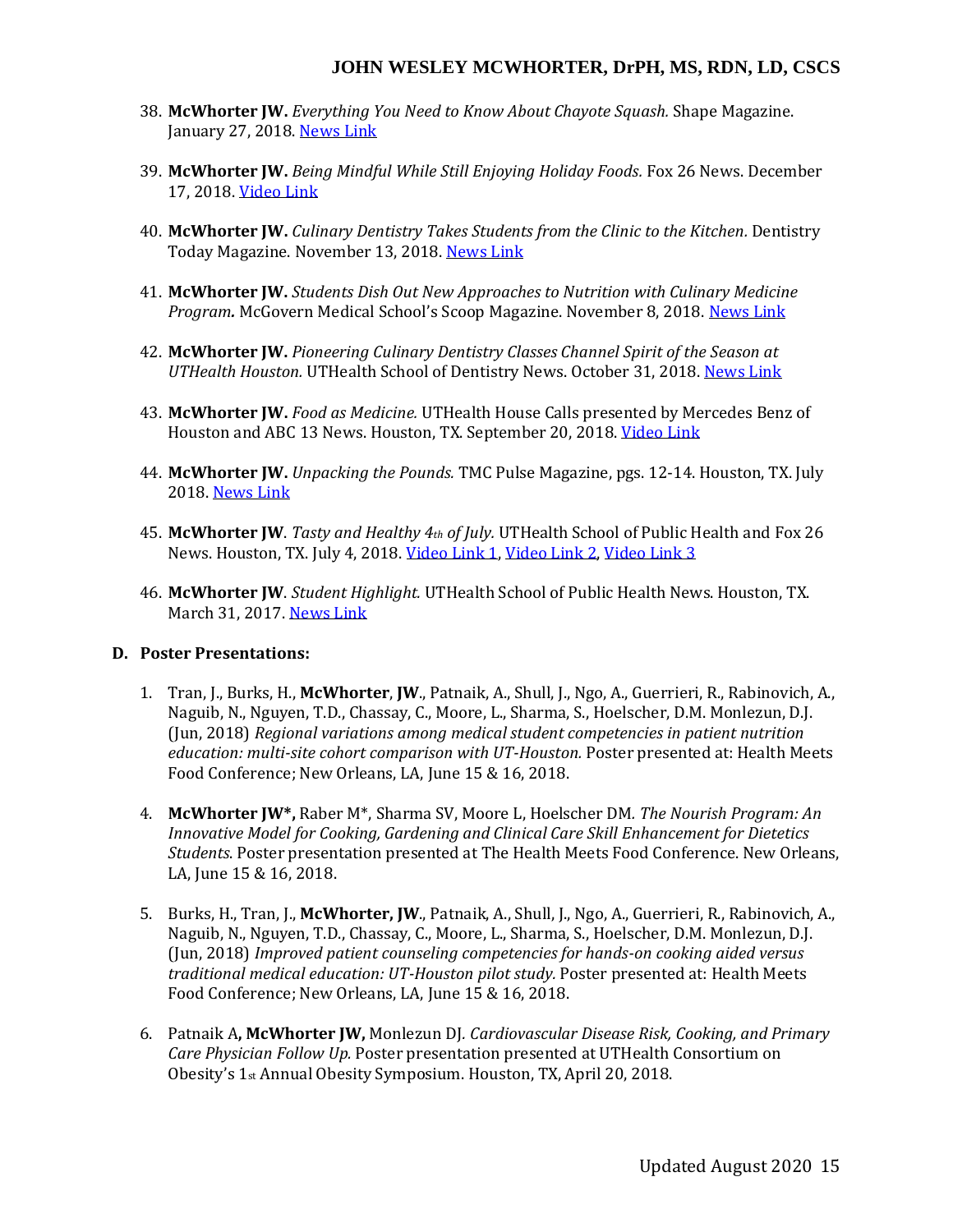- 7. Tran J, Burks H, Patnaik A**,** Ngo A, Rabinovich A, Naguib N, Nguyen T, **McWhorter JW,**  Monlezun DJ*. The Lone Star state versus the nation: Machine learning-augmented propensity score analysis of medical student diets and competencies in patient nutrition education.* Poster presentation presented at UTHealth Consortium on Obesity's 1st Annual Obesity Symposium. Houston, TX, April 20, 2018.
- 8. **McWhorter JW\*,** Raber M\*, Sharma SV, Moore L, Hoelscher DM*. The Nourish Program: An Innovative Model for Cooking, Gardening and Clinical Care Skill Enhancement for Dietetics Students*. Poster presentation presented at UTHealth Consortium on Obesity's 1<sub>st</sub> Annual Obesity Symposium. Houston, TX, April 20, 2018.
- 9. Lengfelder L**, McWhorter JW,** Raber M**,** Wagner S**,** Varga R, Sharma SV, Moore L, Hoelscher DM*. Critical Analysis of Culinary Medicine Program at UTHealth School of Public Health.*  Poster presented presentation at UTHealth Consortium on Obesity's 1<sub>st</sub> Annual Obesity Symposium. Houston, TX, April 20, 2018.
- 10. Varga R**, McWhorter JW,** Lengfelder L, Sharma SV, Moore L, Hoelscher DM*. Increasing Culinary Literacy Through the Utilization of Seed-to-Plate Nutrition Education.* Poster presentation presented at UTHealth Consortium on Obesity's 1st Annual Obesity Symposium. Houston, TX, April 20, 2018.
- 11. **McWhorter JW\*,** Raber M\*, Sharma SV, Moore L, Hoelscher DM*. The Nourish Program: An Innovative Model for Cooking, Gardening and Clinical Care Skill Enhancement for Dietetics Students*. Poster presentation at The Teaching Kitchen Collaborative Research Day, Napa Valley, CA on February 7, 2018.
- 12. **McWhorter JW.** *Protein Distribution Among Shriners Burns Hospital Wellness Patients*, University of Texas Medical Branch Division of Nutrition and Metabolism Dietetic Poster, 2015.

| 2019-2020 | The Academy of Nutrition and Dietetics Foundation's Commission on<br>Dietetic Registration Diversity Scholarship, The Academy of Nutrition and<br>Dietetics Foundation, Chicago, IL |
|-----------|-------------------------------------------------------------------------------------------------------------------------------------------------------------------------------------|
| 2019-2020 | The L. Kay Bartholomew Eldredge Family Endowed Scholarship in Health<br>Promotion and Behavioral Sciences, The University of Texas School of Public<br>Health, Houston, TX          |
| 2018      | Travel Award, 2018 Teaching Kitchen Collaborative Research Day, Teaching<br>Kitchen Collaborative                                                                                   |
| 2018      | Nominated for UTHealth President's Award for Leadership. The University<br>of Texas Health Science Center at Houston, Houston, TX                                                   |
| 2018-2019 | The Dr. Lawrence E. Lamb Scholarship in Health Promotion and Behavioral<br>Sciences, The University of Texas School of Public Health, Houston, TX                                   |

### **Honors and Awards:**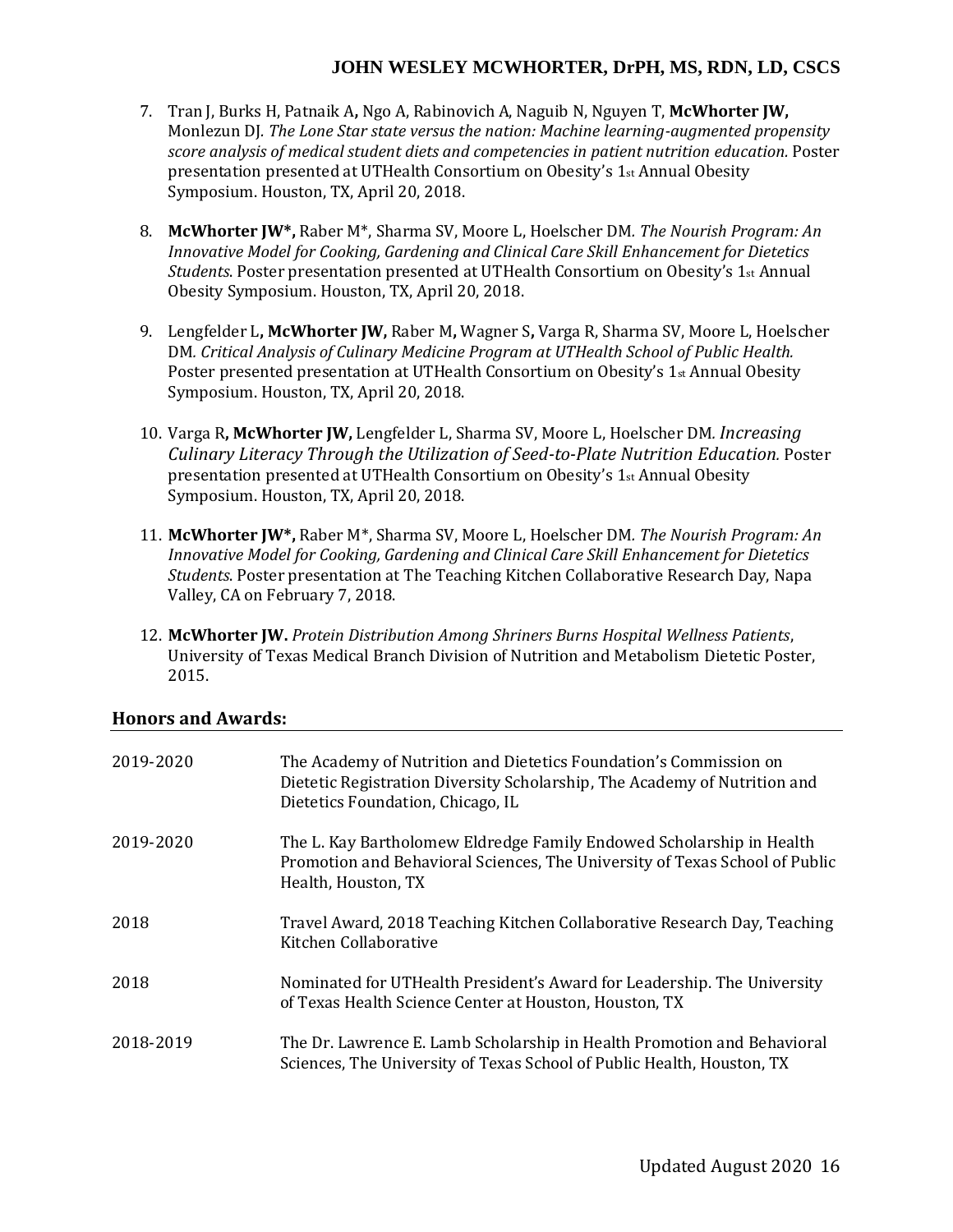| 2017-2018 | The L. Kay Bartholomew Eldredge Family Endowed Scholarship in Health<br>Promotion and Behavioral Sciences, The University of Texas School of Public<br>Health, Houston, TX           |
|-----------|--------------------------------------------------------------------------------------------------------------------------------------------------------------------------------------|
| 2017      | Nominated for UTHealth School of Public Health's James Emerson Award<br>for Outstanding Teaching Assistant. The University of Texas Health Science<br>Center at Houston, Houston, TX |
| 2016-2017 | Outstanding New Student Scholarship, The University of Texas School of<br>Public Health, Houston, TX                                                                                 |
| 2014-2015 | Dean's List Honors at The University of Texas Medical Branch, Galveston, TX                                                                                                          |
| 2012-2014 | Dean's List Honors at Kansas State University, Manhattan, KS                                                                                                                         |
| 2005-2007 | Dean's List Honors at Lincoln Culinary Institute, Palm Beach, FL                                                                                                                     |

### **Professional Affiliations:**

- Academy of Nutrition and Dietetics (AND)
- American Culinary Federation (ACF)
- Behavioral Health Nutrition Practice Group (BHN)
- Collegiate and Professional Sports Dietitians Association (CPSDA)
- Dietitians in Business and Communications Practice Group (DBC)
- Dietitians in Integrative & Functional Medicine Practice Group (DIFM)
- Food and Culinary Professionals Practice Group (FCP)
- Healthy Aging Practice Group (HA)
- Houston Academy of Nutrition and Dietetics (HAND)
- Hunger and Environmental Nutrition Practice Group (HEN)
- National Strength and Conditioning Association (NSCA)
- Nutrition and Dietetic Educators and Preceptors (NDEP)
- Nutrition Educators of Health Professionals Practice Group (NEHP)
- Research Practice Group (RDPG)
- Sports, Cardiovascular and Wellness Nutrition Practice Group (SCAN)
- Teaching Kitchen Collaborative (TKC)